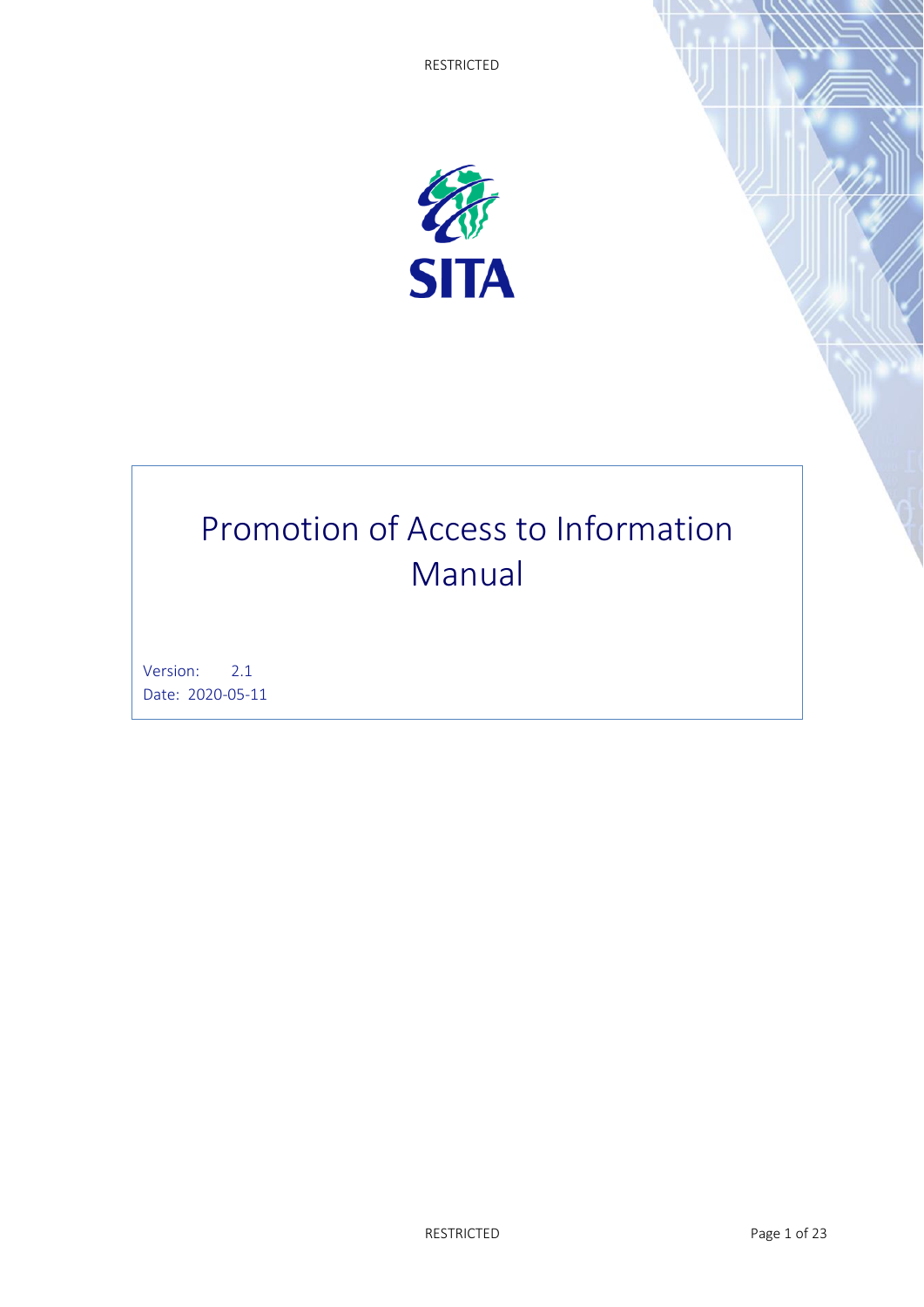### **Notice**

Copyright © 2020, SITA SOC Ltd (Registration no.: 1999/001899/30). All rights reserved. No part of this document may be reproduced or transmitted in any form or by any means without the express written permission of SITA SOC Ltd.

Document enquiries can be directed to:

Document and Records Management Office SITA SOC Ltd PO Box 26100, Monument Park, 0105, South Africa Tel: +27 12 482 3000 [www.sita.co.za](http://www.sita.co.za/)

#### Title: Promotion of Access to Information Manual

No: eCSLS-00014 Author/originator: <Nicola Green>[, nicola.green@sita.co.za](mailto:nicola.green@sita.co.za)

### Approval

The signatories hereof, being duly authorised thereto, by their signatures, hereto authorise the execution of the work detailed herein, or confirm their acceptance of the contents hereof and authorise the implementation/adoption thereof, as the case may be, for and on behalf of the parties represented by them.

Executive Caretaker : [Mr. Luvuyo Keyise] Date

### Amendment history

| <b>Revision</b> | Date       | Change proposal | Change comment                                                                  |
|-----------------|------------|-----------------|---------------------------------------------------------------------------------|
| 2.0             | 2019-03-28 | New document    | New version - Amendments as per POPIA                                           |
|                 | 2020-05-11 | Minor Amendment | EC and Acting Company Secretary name<br>amended, clause 3 on structure amended. |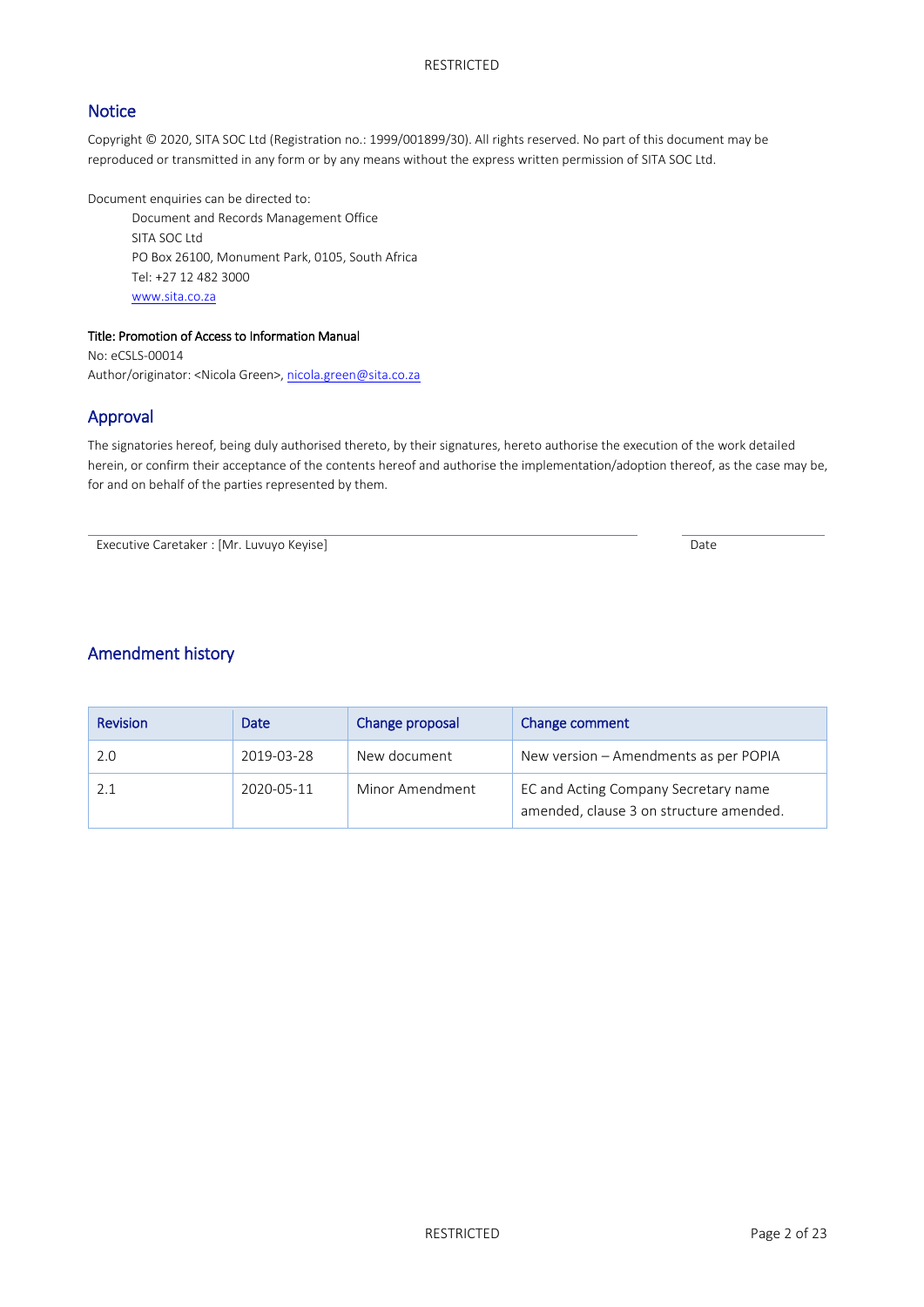## Contents

| 10.7 How to make a request to access your Personal Information - Data Subject Access Request 11 |  |
|-------------------------------------------------------------------------------------------------|--|
|                                                                                                 |  |
|                                                                                                 |  |
| 10.10                                                                                           |  |
|                                                                                                 |  |
|                                                                                                 |  |
|                                                                                                 |  |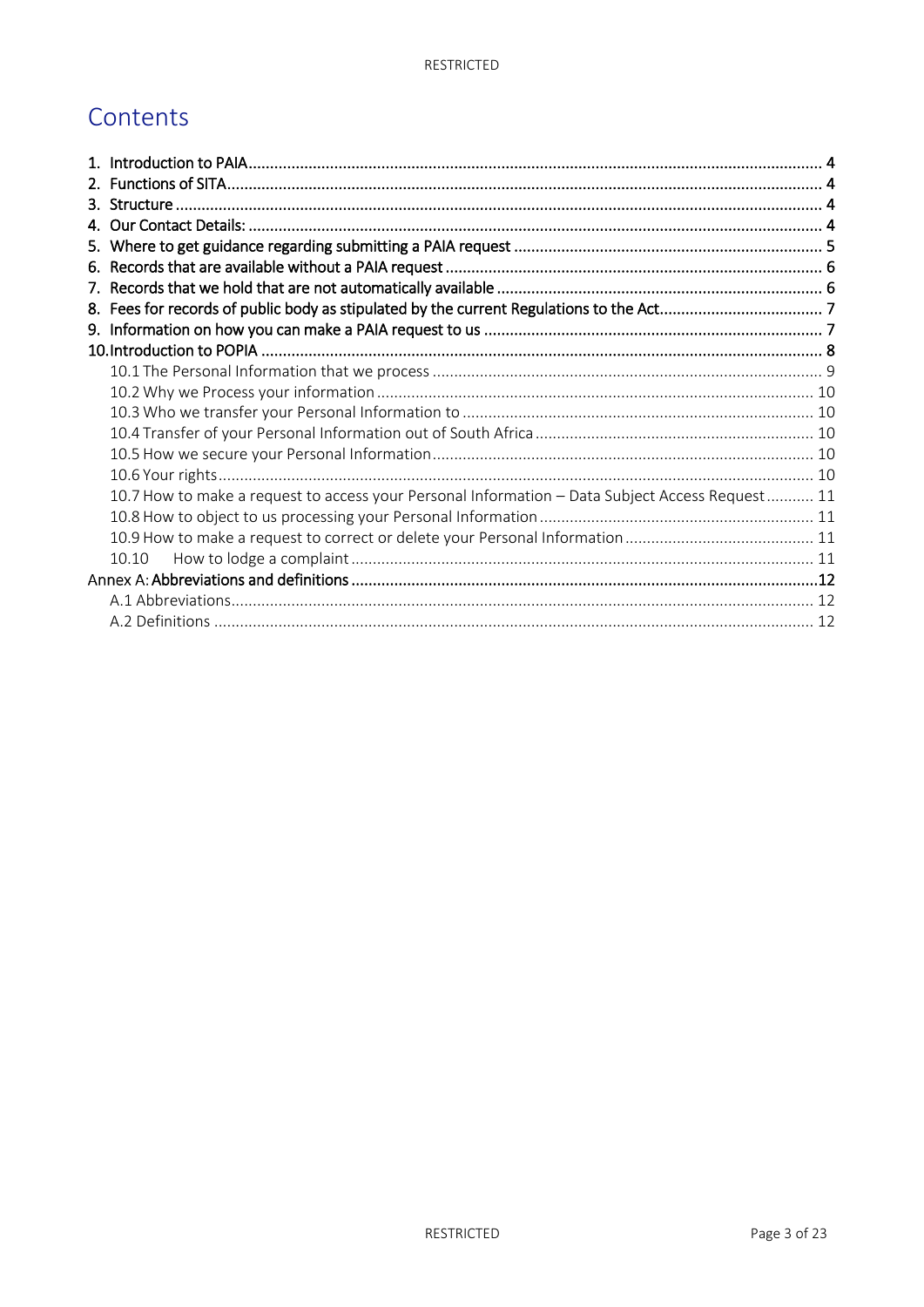## <span id="page-3-0"></span>1. Introduction to PAIA

- a) South Africa's system of government, before 27 April 1994, resulted in a secretive and unresponsive culture in public and private bodies, which often led to an abuse of power and human rights violations.
- b) The Promotion of Access to Information Act, 2 of 2000 ("PAIA") and related legislation such as the Protection of Personal Information Act, 4 of 2013 ("POPIA"), provides you with the right of access to information held by public and private bodies, when you request such information for the exercise or protection of any of your or another person's rights.
- c) If you make such a request, a public or private body must release the information unless PAIA or any other relevant law states that the records containing such information may not be released.
- d) For purposes of this Manual, we refer to ourselves as "SITA", "we"," us" or "our". We have compiled this Manual to inform you of, and guide you through, the procedural and other requirements with which a PAIA request must comply.

## <span id="page-3-1"></span>2. Functions of SITA

- a) State Information Technology Agency (SITA) is a state-owned entity established in terms of the SITA Act, 88 of 1998 ("the SITA Act"), and is listed as a Schedule 3A public entity in terms of the Public Finance Management Act, 1 of 1999. .
- b) We are responsible for providing information technology services to the public administration. We do not render services to private members of the public.
- c) Our object and functions are to
	- i) Improve service delivery to the public by providing information technology, information systems and related services in a maintained information systems security environment to departments and public bodies; and
	- ii) Promote the efficiency of departments and public bodies through the use of information technology.
	- iii) Lead the digitalisation of government by providing ICT services that seek to improve the operation of government and service delivery to the public.

## <span id="page-3-2"></span>3. Structure

- a) SITA comprises of a Chairperson of the Board of Directors, an Executive Caretaker and Staff. The Chairperson the Board of Directors and the Executive Caretaker are appointed by the Minister of Telecommunications and Postal Services ("the Minister"), in consultation with Cabinet, in accordance with Section 8 of the SITA Act. The Executive Caretaker is also designated as a Managing Director and Accounting Authority
- b) Government is SITA's sole shareholder. The Minister acts on behalf of the sole shareholder. For more detailed information on how SITA is structured, please consider the SITA Act and our website at [www.sita.co.za.](http://www.sita.co.za/)

## <span id="page-3-3"></span>4. Our Contact Details:

Please direct any PAIA or POPIA enquiries to our Information Officer or our Deputy Information Officer at the following addresses: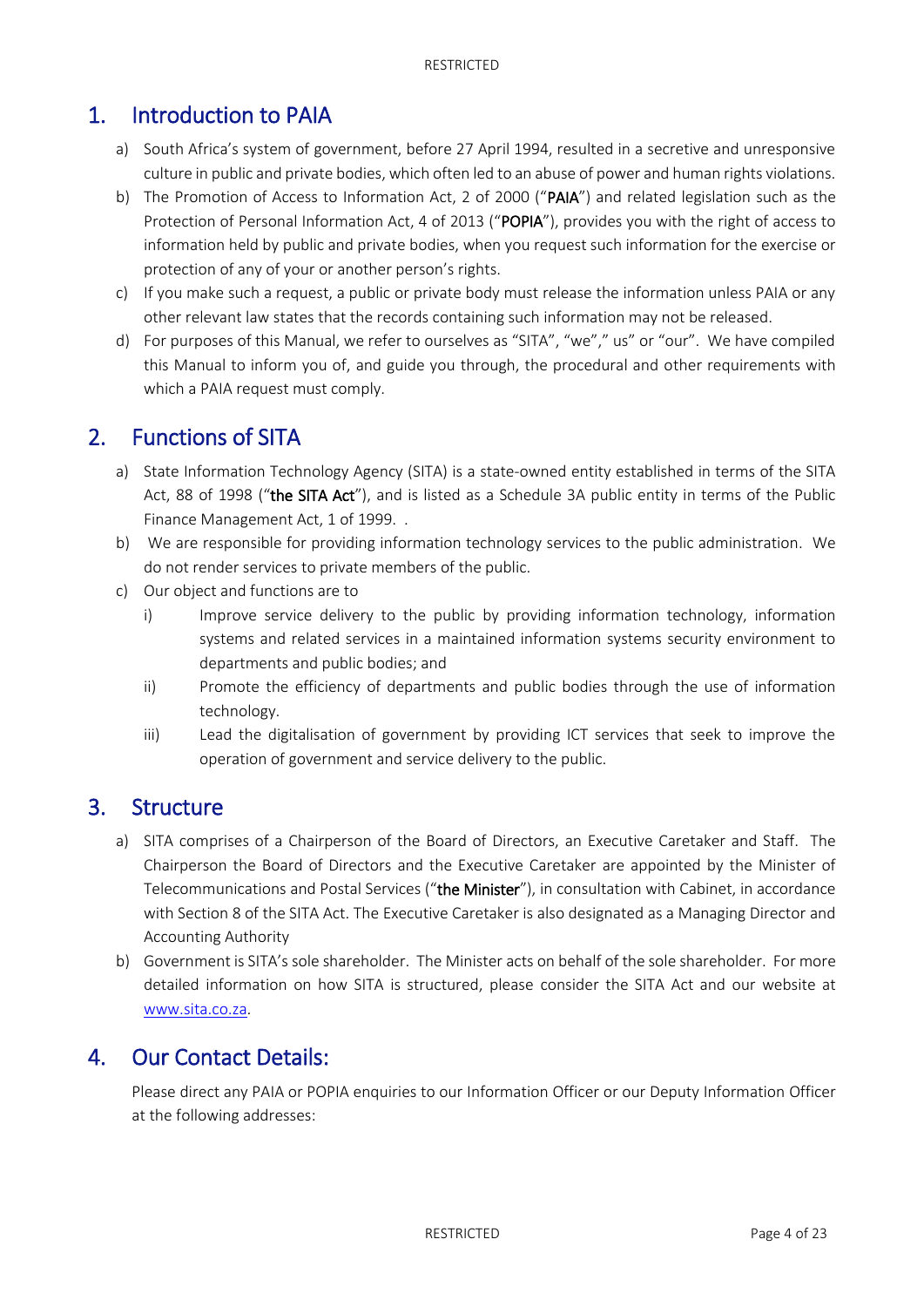| State Information Technology Agency SOC Ltd |  |  |  |  |
|---------------------------------------------|--|--|--|--|
|---------------------------------------------|--|--|--|--|

| Information Officer: | Mr Luvuyo Keyise               |
|----------------------|--------------------------------|
| Postal Address:      | P O Box 26100                  |
|                      | Monument Park                  |
|                      | 0105                           |
| Physical Address:    | 459 Tsitsa Street              |
|                      | Frasmuskloof                   |
|                      | Pretoria                       |
| Telephone number:    | $(+27)$ 012-482 3321           |
| F-mail Address:      | Information.Officer@sita.co.za |

| Deputy Information Officer: | Mrs Shirley Kgope               |
|-----------------------------|---------------------------------|
| Postal Address:             | P O Box 26100                   |
|                             | Monument Park                   |
|                             | 0105                            |
| Physical Address:           | 459 Tsitsa Street               |
|                             | Frasmuskloof                    |
|                             | Pretoria                        |
| Telephone number;           | (+27) 012-482 2015/2573         |
| E-mail Address:             | Information. Officer@sita.co.za |

## <span id="page-4-0"></span>5. Where to get guidance regarding submitting a PAIA request

- a) In order to assist those who are not familiar with PAIA requests, Section 10 of PAIA has instructed the South African Human Rights Commission ("SAHRC") to prepare a guide that contains information to assist you in understanding how to exercise your rights under PAIA ("the Guide"). It is available in all official South African languages.
- b) If you have any queries, or need a copy of the Guide, please contact the SAHRC directly at: The South African Human Rights Commission PAIA Unit – The Research and Development Department Braampark Forum 3, 33 Hoofd Street, Braamfontein Private Bag x 2700, Houghton 2041 Tel: +27 11 877 3803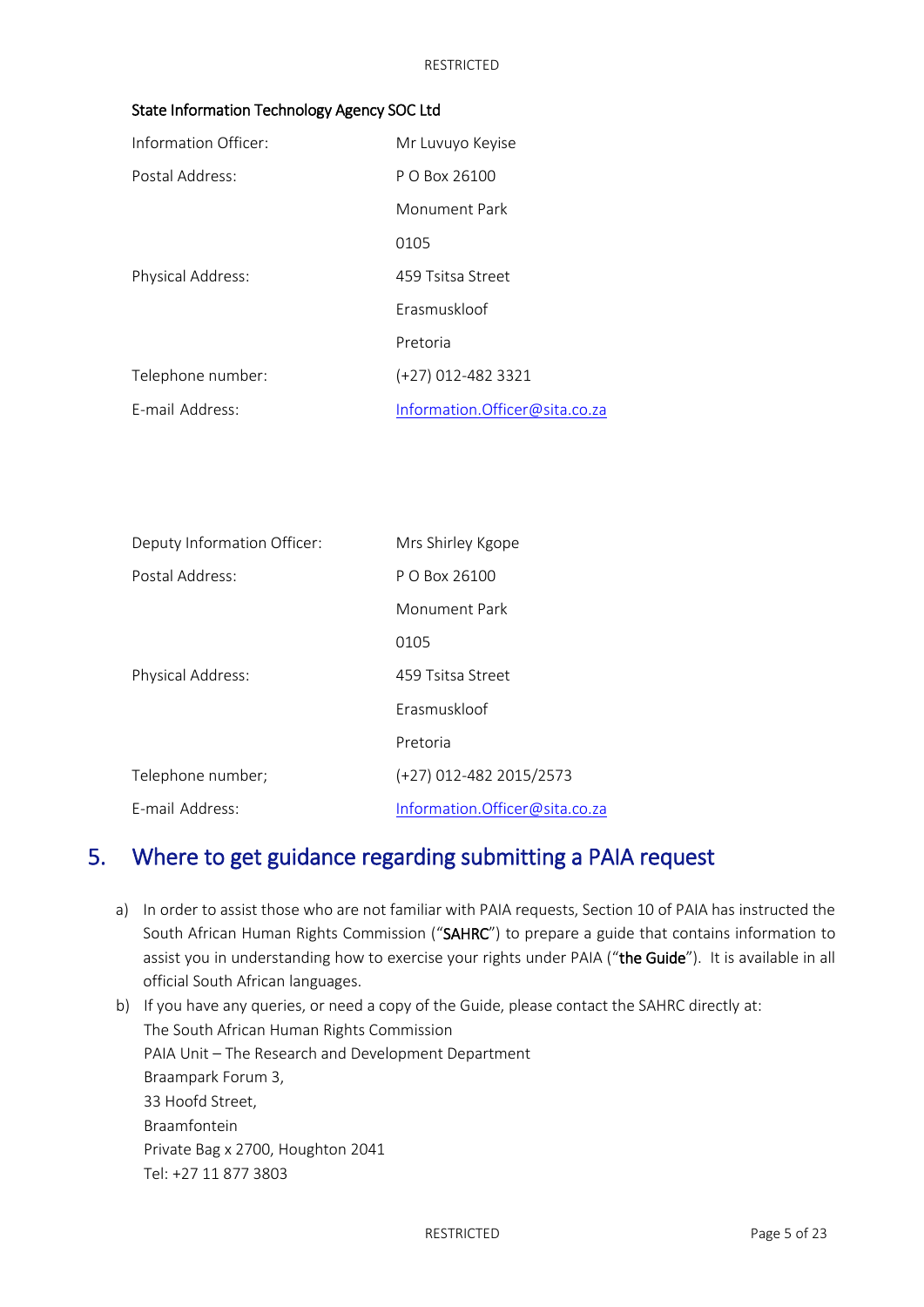Fax: + 27 11 403 0625 Email: paia@sahrc.org.za Website: www.sahrc.org.za

## <span id="page-5-0"></span>6. Records that are available without a PAIA request

a) All records or information available on our website at [www.sita.co.za,](http://www.sita.co.za/) including all records in the booklets and pamphlets produced by SITA for public consumption, are automatically available and voluntarily disclosed. This information is available for viewing or downloading or access without you having to make a PAIA request.

## <span id="page-5-1"></span>7. Records that we hold that are not automatically available

If the records are not automatically available, you will be required to submit a PAIA request. To assist you with your request we have described below, subjects on which we hold records, divided into categories:

| Category                      | Record                                                                                                                                                                                                                                                                                                                                            |
|-------------------------------|---------------------------------------------------------------------------------------------------------------------------------------------------------------------------------------------------------------------------------------------------------------------------------------------------------------------------------------------------|
| Legislation and Legal matters | Matters pertaining to SITA legislation<br>Service Level and Business Agreements with other<br>government organs                                                                                                                                                                                                                                   |
| Corporate Governance matters  | Minutes of Board and management meetings;<br>Strategic and corporate planning documentation;<br>Delegation of authority; and<br>Declaration of interests.                                                                                                                                                                                         |
| <b>Human Resources</b>        | Human resources policies manual;<br>Personnel information including personal information,<br>employment history and health records that the<br>company may hold from time to time;<br>Training and Development information;<br>General files containing information on employee<br>benefits and employee recruitment and selection<br>information |
| Finance                       | Financial records;<br>A list of SITA's creditors and debtors;<br>Salary information;<br>Bank account information; and<br>Fixed assets register.                                                                                                                                                                                                   |
| Risk management               | Information on the management of SITA's operational<br>risks;<br>Insurances; and<br>Security (physical) information                                                                                                                                                                                                                               |
| Project Management            | Building plans; and<br>Information generally related to projects conducted by<br>the company from time to time.                                                                                                                                                                                                                                   |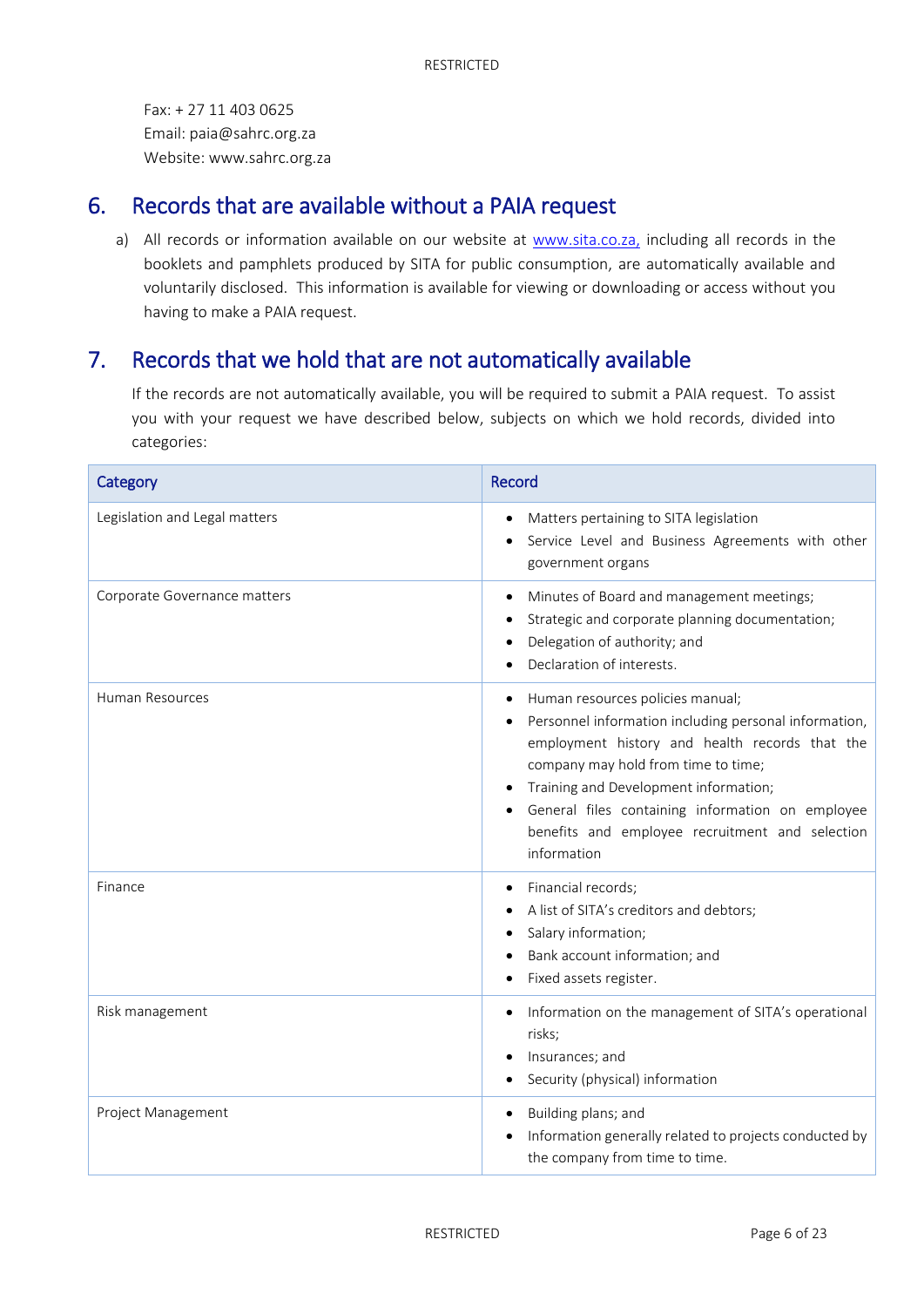| Information Technology   | Usage statistics;<br>Equipment details; and<br>Costing of hardware and software                                    |
|--------------------------|--------------------------------------------------------------------------------------------------------------------|
| Catering                 | Records of function and related costing;<br>Stock sheets; and<br>List of suppliers.                                |
| <b>Company Documents</b> | Company Secretarial Records.                                                                                       |
| Marketing Department     | SITA's brochures and publications; and<br>Documents relating to Public Relations events;<br>SITA's media releases. |
| Support Services         | Delivery and collection sheets; and<br>List of suppliers.                                                          |

## <span id="page-6-0"></span>8. Fees for records of public body as stipulated by the current Regulations to the Act

- a) The schedule of prescribed fees in terms of the Regulations is attached hereto as Annex "B".
- b) Requesters are required to pay a fee of R35.00 for requesting access to records. People who are requesting access to their Personal Information are exempt from paying a fee. Furthermore, people who earn less than R14,712 per annum (if single) and R27,192 per annum (if married or have a life partner), are also exempt from paying the request fee.
- c) Value-Added Tax ("VAT") is only payable by institutions who have registered as VAT vendors as required under s23 of the VAT Act, 89 of 1991.

#### All payments must be made to:

State Information Technology Agency SOC Ltd

| Bank:                  | Standard Bank                         |
|------------------------|---------------------------------------|
| Branch Name            | Centurion                             |
| Account Number:        | 410 298 158                           |
| Branch Code:           | 012 645                               |
| Branch Code            |                                       |
| (Electronic Payments): | 051001                                |
| Swift address:         | SBZA ZA II                            |
| Account Type:          | <b>Business Current Account</b>       |
| Reference:             | Name of requestor and date of request |

### <span id="page-6-1"></span>9. Information on how you can make a PAIA request to us

- a) All requests should be submitted to SITA's Information Officer on the prescribed form. We have attached the form to this Manual. It is labelled as Form C.
- b) In order to ensure that we are able to provide you with the correct record that you need, make sure that: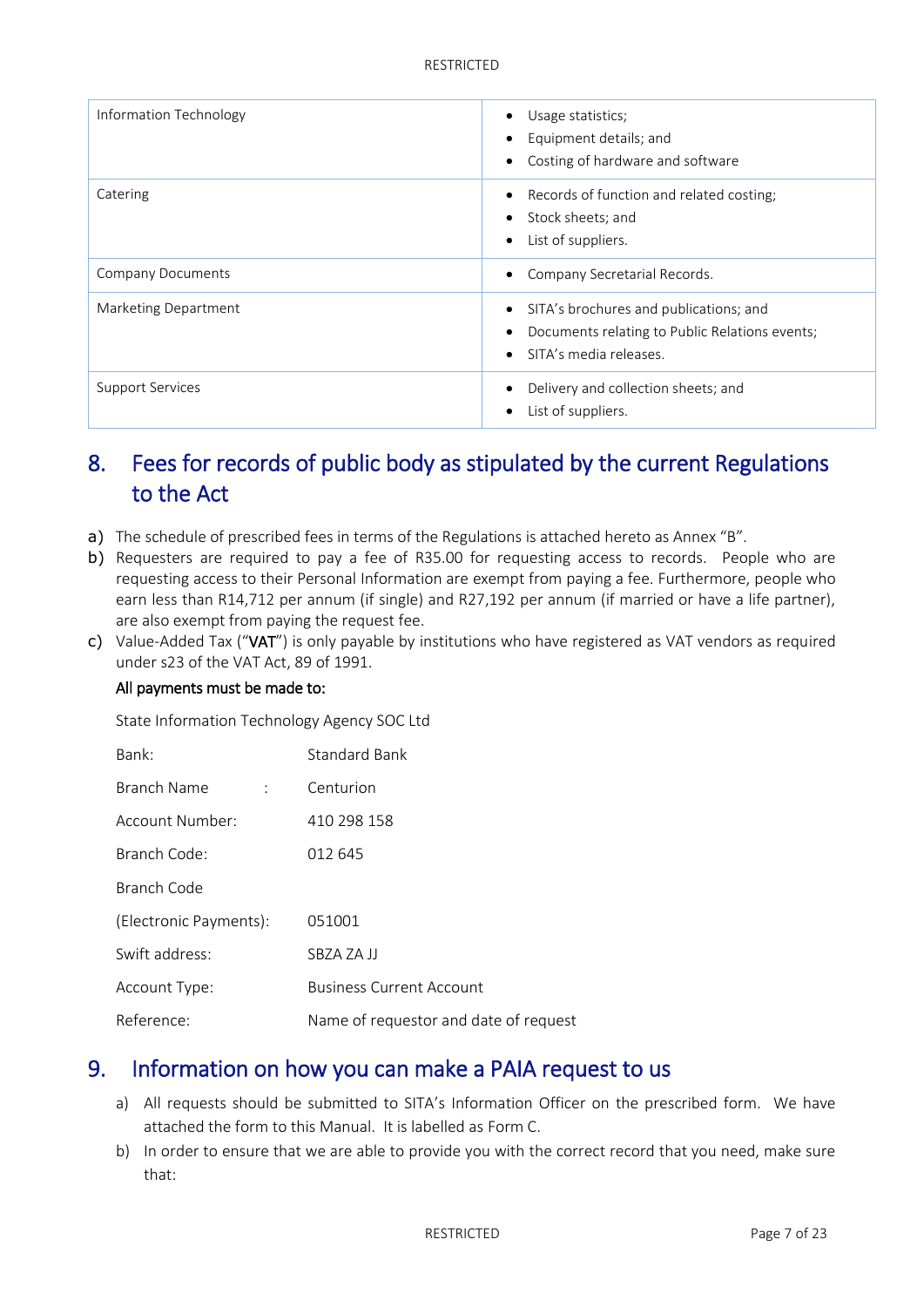- i) you provide us with enough detail on the request form to enable us to identify you and the record you need from us;
- ii) you indicate in what form you would like to access the records, for example hardcopy printouts or electronic format. Please let us know whether, in addition to a written response, you would like us to contact you in some other way, for example by telephone. If so, please provide us with your additional contact details;
- iii) you list the right that you want to exercise or protect and provide us with an explanation of why the requested record is required for the exercise or protection of that right; and
- iv) if you are making a request on behalf of another person, you must submit proof of the capacity in which you make the request.
- c) Our Information Officer, will, as soon as reasonably possible and within thirty (30) days after the request has been received, decide whether to grant the request or not. You will be notified whether it has been rejected or accepted.
- d) You will also be advised on the following:
	- i) The access fee to be paid for the information;
	- ii) The format in which access will be given; and
	- iii) The fact that you may lodge a complaint with the Information Regulator (once POPIA is fully effective) or an appeal with the High Court against the access fee charged or the format in which access is to be granted.
- e) If we refuse your request, our Information Officer will give you written reasons. You may lodge a complaint with the Information Regulator (once POPIA is effective) and lodge an appeal with the High Court against the refusal of the request.
- f) If we fail to respond to you within thirty (30) days after a request has been received, it is deemed, that the request has been refused
- g) We request an extension if your request a large number of records; the search for the records is to be conducted at premises not situated in the same town or city as the head office of SITA; or if we you consent to an extension.
- h) Please note that all requests which we receive, will be evaluated and considered in accordance with PAIA. It is important to remember that, even though we have published this Manual and described the categories and subject matter of information or records that we hold, this does not give you any rights to access such information or records, except in terms of PAIA. Records that you may not be entitled to include those of third parties who are natural persons (i.e. humans), the commercial information of third parties, those related to the safety of individuals or protection of property, those that are privileged from production in legal proceedings, the commercial information of a private body and research information of a third party and a private body

## <span id="page-7-0"></span>10. Introduction to POPIA

- a) PAIA requires us to provide you with certain information related to the Protection of Personal Information Act 4 of 2013 ("POPIA"). This information relates to how Personal Information that we process is, amongst others, used, disclosed and destroyed. We are also required to provide you with information on your rights in relation to Personal Information that is collected, processed and stored.
- b) SITA is committed to its data privacy obligations and we will be receptive to any queries or requests made by you in relation to your Personal Information.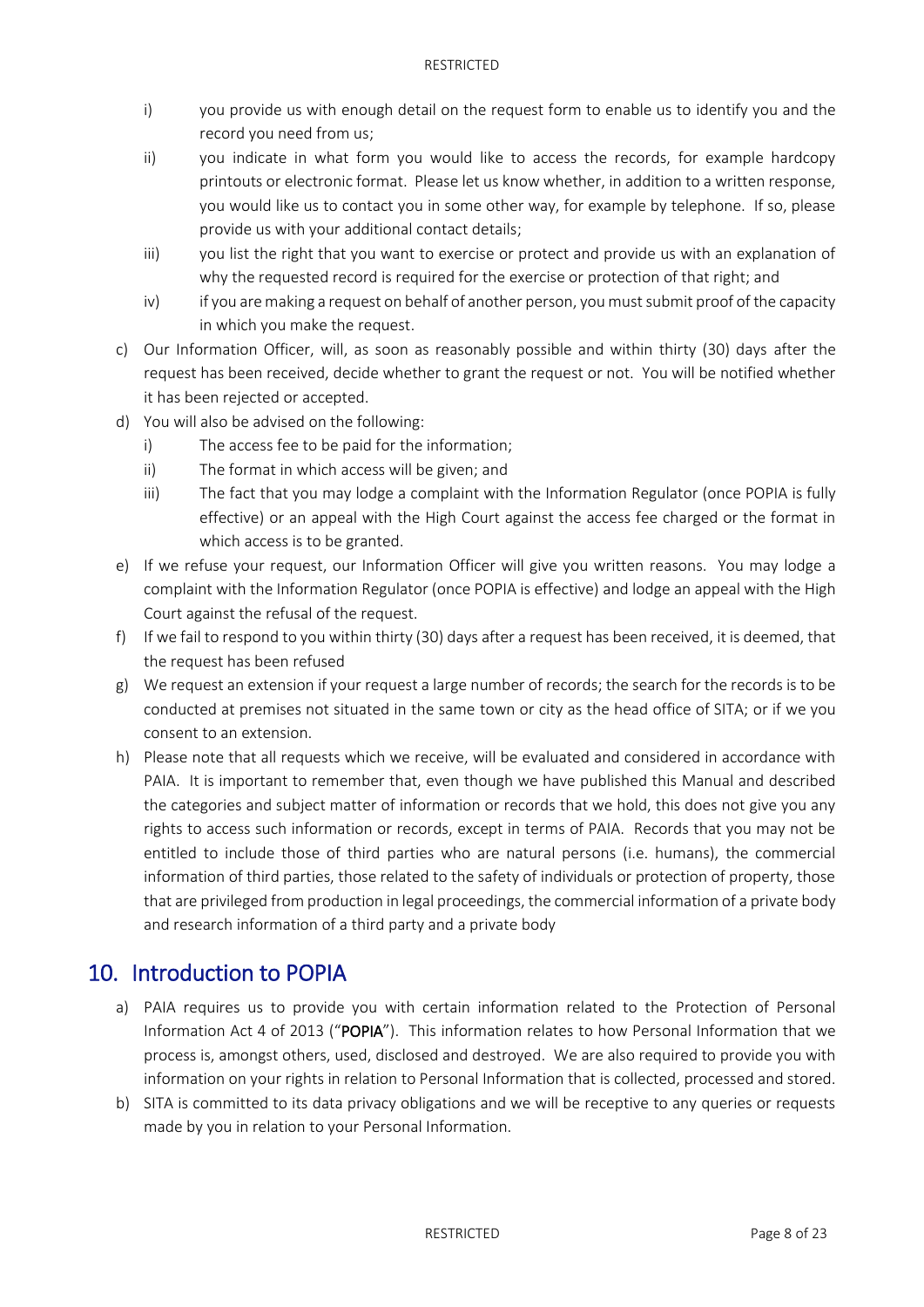## <span id="page-8-0"></span>10.1 The Personal Information that we process

We have tried our best to list all the categories of Data Subjects and categories of Personal Information that we process but there may be instances not covered in this list

| Category of Data Subject                                                                     | Category of Personal Information                                                                                                                                                                                                                                           |
|----------------------------------------------------------------------------------------------|----------------------------------------------------------------------------------------------------------------------------------------------------------------------------------------------------------------------------------------------------------------------------|
| <b>Clients- Natural Persons</b>                                                              | Names; contact details; physical and postal<br>addresses; date of birth; ID number; Tax related<br>information; nationality; gender; confidential<br>correspondence                                                                                                        |
| Clients – Juristic Persons / Entities                                                        | Names of contact persons; Name of Legal Entity;<br>Physical and Postal address and contact details;<br>Financial information; Registration Number;<br>Founding documents; Tax related information;<br>authorised signatories, beneficiaries, ultimate<br>beneficial owners |
| <b>Contracted Service Providers</b>                                                          | Names of contact persons; Name of Legal Entity;<br>Physical and Postal address and contact details;<br>Financial information; Registration Number;<br>Founding documents; Tax related information;<br>authorised signatories, beneficiaries, ultimate<br>beneficial owners |
| Intermediary / Advisor                                                                       | Names of contact persons; Name of Legal Entity;<br>Physical and Postal address and contact details;<br>Financial information; Registration Number;<br>Founding documents; Tax related information;<br>authorised signatories, beneficiaries, ultimate<br>beneficial owners |
| Employees<br>Directors<br>Potential<br>$\sqrt{2}$<br>personnel / Shareholders / Volunteers / | Gender, Pregnancy; Marital Status; Colour, Age,<br>Language, Education information; Financial<br>Information; Employment History; ID number;                                                                                                                               |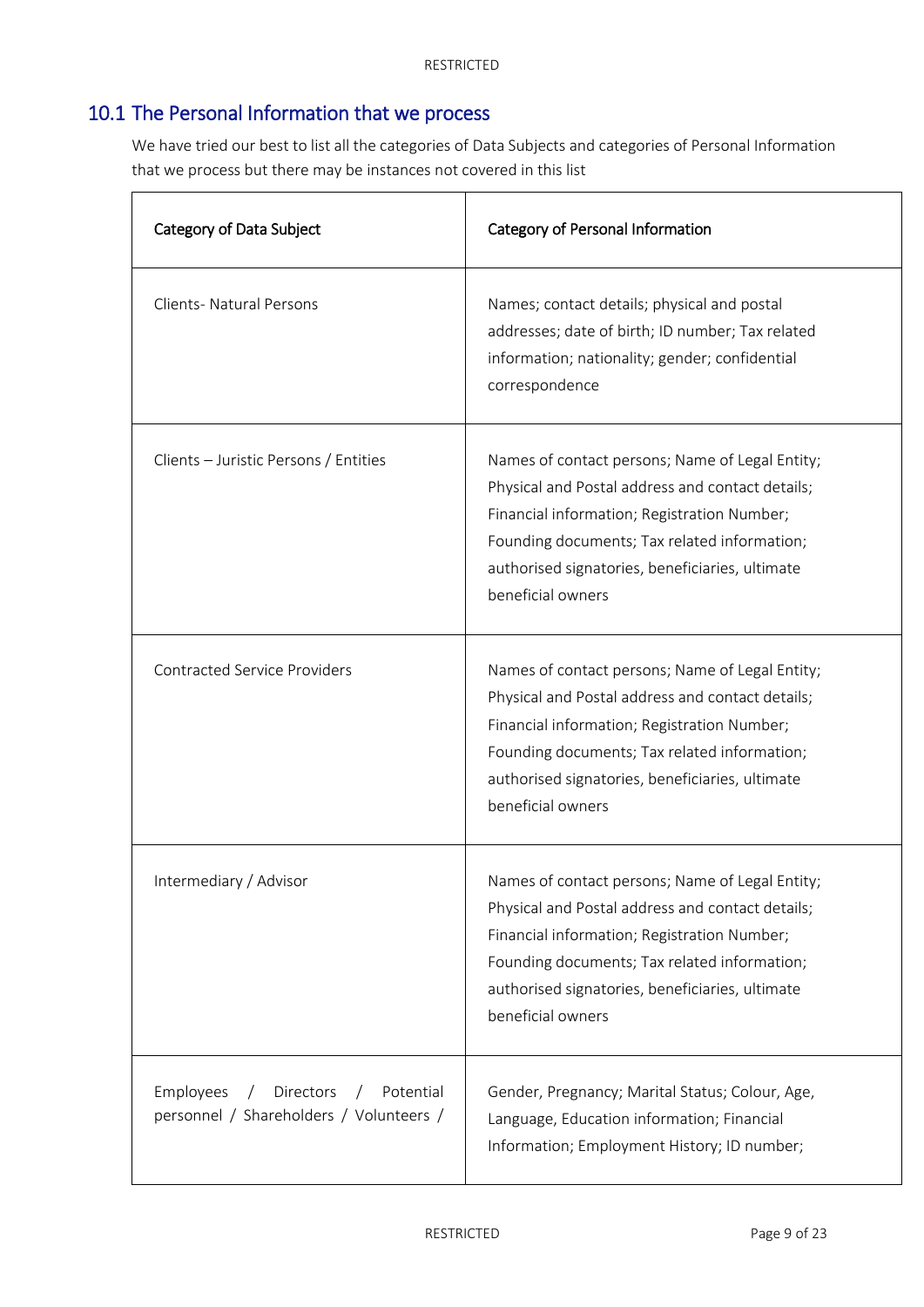| Employees' family members / Temporary     | Physical and Postal address; Contact details;                                                                      |
|-------------------------------------------|--------------------------------------------------------------------------------------------------------------------|
| Staff/bursary applicants                  | Opinions, Criminal behaviour; Well-being, CCTV Footage.                                                            |
| Website end-users / Application end-users | Electronic identification data: IP address, log-in data,<br>cookies, Electronic localization data: cell phone, GPS |

### <span id="page-9-0"></span>10.2 Why we Process your information

- a) POPIA says that Personal Information may only be processed lawfully and in a reasonable manner that does infringe your (the data subject's) privacy.
- b) The type of personal information that we process will depend on the purpose for which it is collected. We will tell you why the Personal Information is being collected and we will process the Personal Information for that purpose only.

### <span id="page-9-1"></span>10.3 Who we transfer your Personal Information to

- a) We may supply personal Information to these potential recipients:
	- i) Management;
	- ii) Employees;
	- iii) Temporary Staff;
	- iv) Contracted Operators; and
	- v) Other recipients in international organisations
- b) We have agreements in place to ensure that other parties comply with our confidentiality and privacy requirements. Personal information may also be disclosed where we have a legal duty to do so.

### <span id="page-9-2"></span>10.4 Transfer of your Personal Information out of South Africa

If we do transfer your Personal Information to third parties outside of South Africa, we will ensure that the recipient of the information is subject to a law, binding corporate rules or binding agreement which provide an adequate level of protection.

### <span id="page-9-3"></span>10.5 How we secure your Personal Information

We are required to employ appropriate, reasonable technical and organisational measures to prevent loss of, damage to or unauthorised destruction of Personal Information and unlawful access to or processing of Personal Information.

### <span id="page-9-4"></span>10.6 Your rights

a) In terms of POPIA you have a right to access Personal Information that we hold. We therefore have the responsibility to provide you with information on whether we hold any of your Personal Information or not.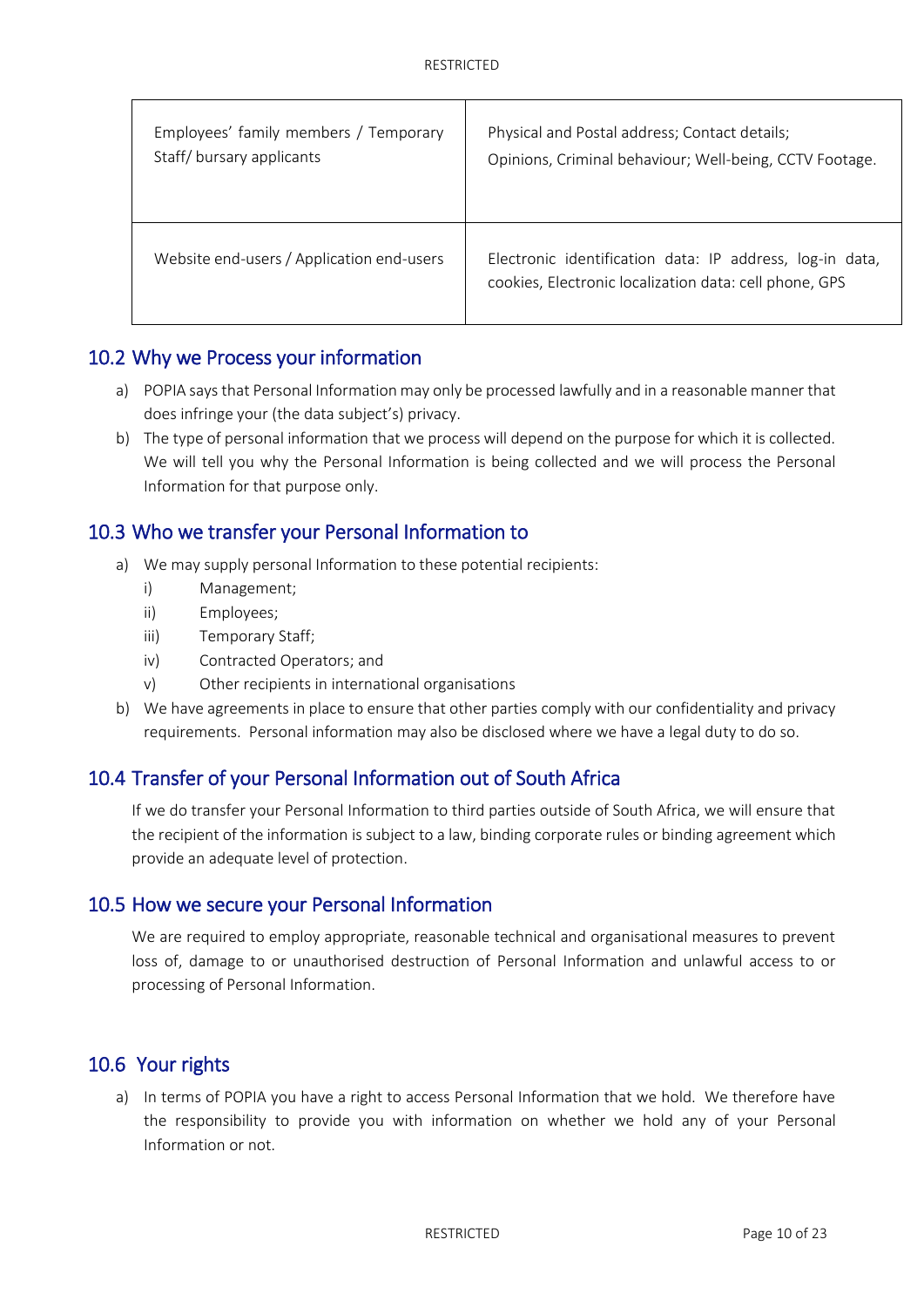- b) If we do hold any Personal Information on you, you have the right to the record or a description of the Personal Information including information about the identity of all third parties, who have, or have had, access to the information.
- c) You are entitled to request rectification, deletion, blocking or completion of your Personal Information which is shown to be inaccurate or incomplete and, in certain circumstances, to object to the processing of your Personal Information

### <span id="page-10-0"></span>10.7 How to make a request to access your Personal Information – Data Subject Access Request

- a) If you would like to know if we hold your Personal Information you may make a request on Form C. We will provide this information to you free of charge upon a request made on Form C.
- b) You may request the record or a description of the Personal Information about you including information about the identity of all third parties, who have, or have had, access to the information by completing Form C.
- c) Once we have received your request on Form C we will provide a written estimate of the fee in order to process your request. If your request is granted, you will then be required to pay the fee before we provide you with the record or description.

### <span id="page-10-1"></span>10.8 How to object to us processing your Personal Information

- a) You have the right to object at any time to us processing your Personal Information if we are processing it on the basis that it protects your legitimate interest, it is necessary for the proper performance of a public law duty, or processing it is necessary for pursuing our legitimate interests or of a third party to whom we supply the information to.
- b) You also have the right to object if we process your Personal Information for purposes of direct marketing.
- d) Your objection must be submitted on Form 1. If you have any queries on submitting Form 1 we will provide reasonable assistance free of charge.

### <span id="page-10-2"></span>10.9 How to make a request to correct or delete your Personal Information

- a) You may make a request to us to correct or delete Personal Information in our possession that is inaccurate, irrelevant, excessive, out of date, incomplete, misleading or obtained unlawfully; or destroy or delete a record of Personal Information about you that we are no longer authorised to retain.
- b) To make this request Form 2 should be completed.
- c) Once we receive your request we will as soon as reasonably possible correct or destroy or delete the information or provide you, to your satisfaction, with credible evidence in support of the information
- d) In the case where we cannot reach an agreement in terms of correcting the Personal Information, you may request that we attach a note indicating that you have asked for the correction of Personal Information, but it has not been made.

### <span id="page-10-3"></span>10.10 How to lodge a complaint

If you are unhappy with the way that we process your Personal Information and if you believe that we are interfering with the protection of your Personal Information you may, once POPIA is fully effective, lodge a complaint with the Regulator on Part I of Form 5.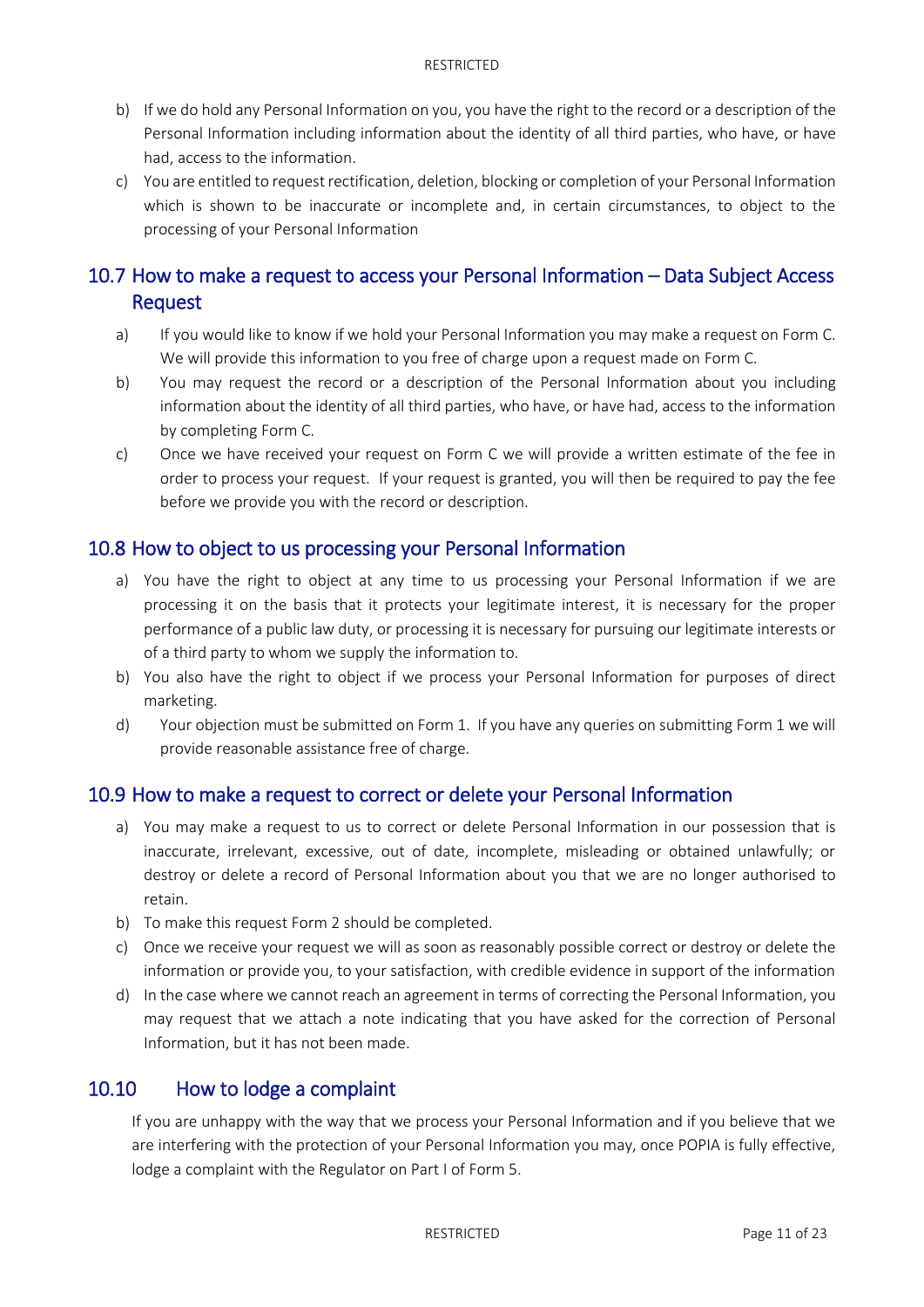## <span id="page-11-0"></span>Annex A: Abbreviations and definitions

## <span id="page-11-1"></span>A.1 Abbreviations

| <b>PAIA</b>  | Promotion of Access to Information Act, 2 of 2000  |
|--------------|----------------------------------------------------|
| <b>POPIA</b> | Protection of Personal Information Act, 13 of 2014 |
| <b>SITA</b>  | State Information Technology Agency                |

## <span id="page-11-2"></span>A.2 Definitions

| Term                       | Definition                                                                                                                                                                                                                 |
|----------------------------|----------------------------------------------------------------------------------------------------------------------------------------------------------------------------------------------------------------------------|
| Act                        | Means the Promotion of Access to Information Act                                                                                                                                                                           |
| Deputy<br>Officer          | <b>Information</b> Means the Company Secretary                                                                                                                                                                             |
| <b>Information Officer</b> | Means the Chief Executive Officer or the Managing Director                                                                                                                                                                 |
| Record                     | Means any recorded information                                                                                                                                                                                             |
|                            | Regardless of form or medium<br>a)<br>In the possession or under the control of SITA; and<br>b)<br>Whether or not it was created by SITA<br>C)                                                                             |
| Requester                  | Means                                                                                                                                                                                                                      |
|                            | Any person (other than a Public body as defined in this Manual) making a<br>a)<br>request for access to a record of that public body; or<br>A person acting on behalf of the person referred to in sub-paragraph (a)<br>b) |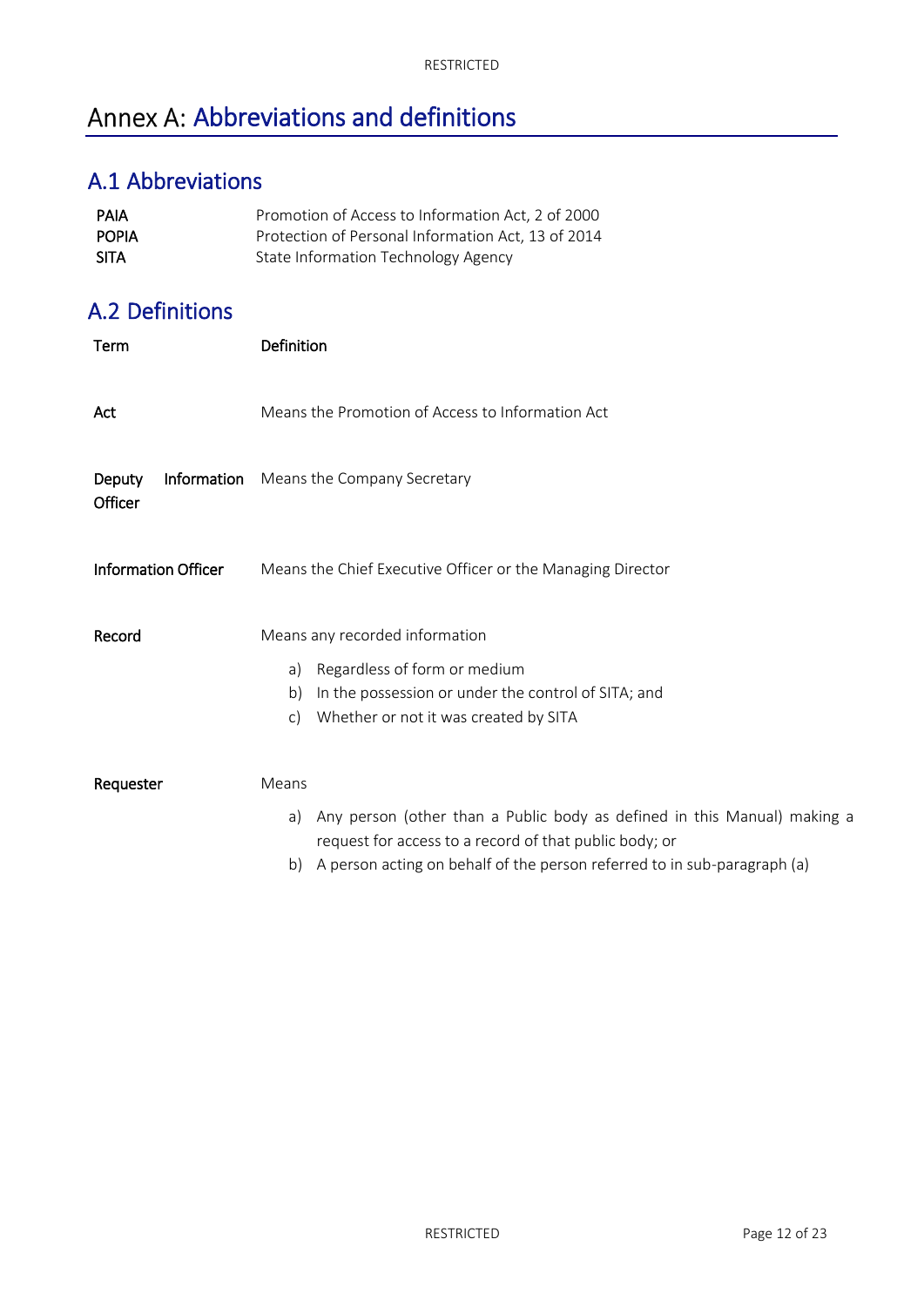## Annex B: Prescribed Fees

The fee for a copy of the manual as contemplated in Regulation 5(c) is R0.60 for every photocopy of an A4 size page or part thereof.

- a) The fees for reproduction referred to in Regulation 7(1) are as follows:
	- i) for every photocopy of an A4-size page or part thereof 0.60
	- ii) for every printed copy of an A4-size page or part thereof held on computer 0.40 or in electronic or machine-readable form for a copy in a computer –readable form on CD/DVD 40.00
	- iii) for a transcription of visual images, for an A4-size page or part thereof 22.00
	- iv) for a copy of visual images 60.00
	- v) for a transcription of an audio record, for an A4-size page or part thereof 12.00 for a copy of an audio record 17.00
- b) The request fee payable by every requester, other than a personal requester, referred to in Regulation 7(2) is:
	- i) for every photocopy of an A4-size page or part thereof 0.60
	- ii) for every printed copy of an A4-size page or part thereof held on
	- iii) computer or in electronic or machine-readable form0.40
	- iv) for a copy in a computer-readable form on CD/DVD40.00
	- v) for a transcription of visual images, for an A-size page or part thereof 22.00
	- vi) for a copy of visual images 60.00
	- vii) for a transcript of an audio record
	- viii) for an A4-size page or part thereof 12.00
	- ix) for a copy of an audio record 17.00
	- x) To search for and prepare the record for disclosure for each
	- xi) hour or part of an hour, excluding the first hour, reasonably
	- xii) required for such research and preparation15.00
- c) For purposes of Section 22(2) of the Act, the following applies:
	- i) Six hours as the hours to be exceeded before a deposit is payable.
	- ii) One third of the access fee is payable as a deposit by the requester.
	- iii) The actual postage is payable when a copy of a record must be posted to a requester.
	- iv) The appeal fee payable in respect of the lodging of an internal appeal by a requester against the refusal of his/her request for access as contemplated in Section 75(3)(a) of the act 50.00
- d) The actual postage is payable when a copy of a record must be posted to a requester.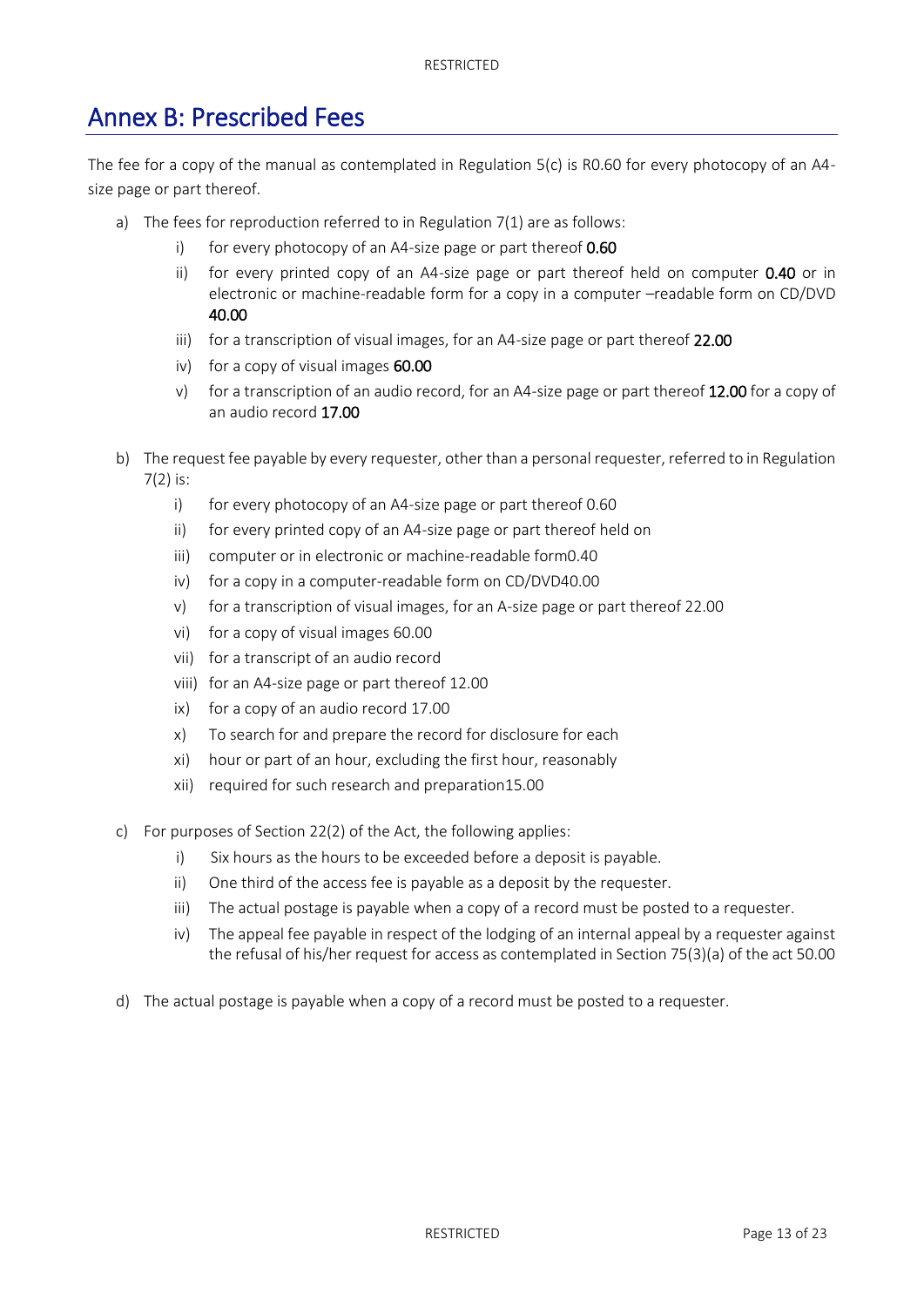## Form C: Request to Access to a Record

### PARTICULARS OF PERSON REQUESTING

- a. The particulars of the person who requests access to the record must be given below.
- b. The address and/ or fax number in South Africa to which the information is to be sent, must be given.
- c. Proof of the capacity in which is made, if applicable, must be attached.

| Full names and surname:                                                   |  |  |
|---------------------------------------------------------------------------|--|--|
|                                                                           |  |  |
| Identity number:                                                          |  |  |
|                                                                           |  |  |
| Postal address:                                                           |  |  |
|                                                                           |  |  |
| Fax number:                                                               |  |  |
|                                                                           |  |  |
| Telephone number:                                                         |  |  |
|                                                                           |  |  |
| E-mail address:                                                           |  |  |
|                                                                           |  |  |
| Capacity in which request is made, when made on behalf of another person. |  |  |
|                                                                           |  |  |
|                                                                           |  |  |

### PARTICULARS OFPERSON ON WHOSE BEHALF A REQUEST IS MADE

| This section must be completed ONLY if a request for information is made on behalf of another person |  |  |  |
|------------------------------------------------------------------------------------------------------|--|--|--|
| Full names and surname:                                                                              |  |  |  |
| Identity number:                                                                                     |  |  |  |

#### PARTICULARS OF RECORD

- a. Provide full particulars of the record to which access is requested, including the reference number if that is known to you, to enable the record to be located.
- b. If the provided space is inadequate, please continue on a separate folio and attach it to this form.
- c. The requester must sign all the additional folios.

1. Description of record, or relevant part of the record: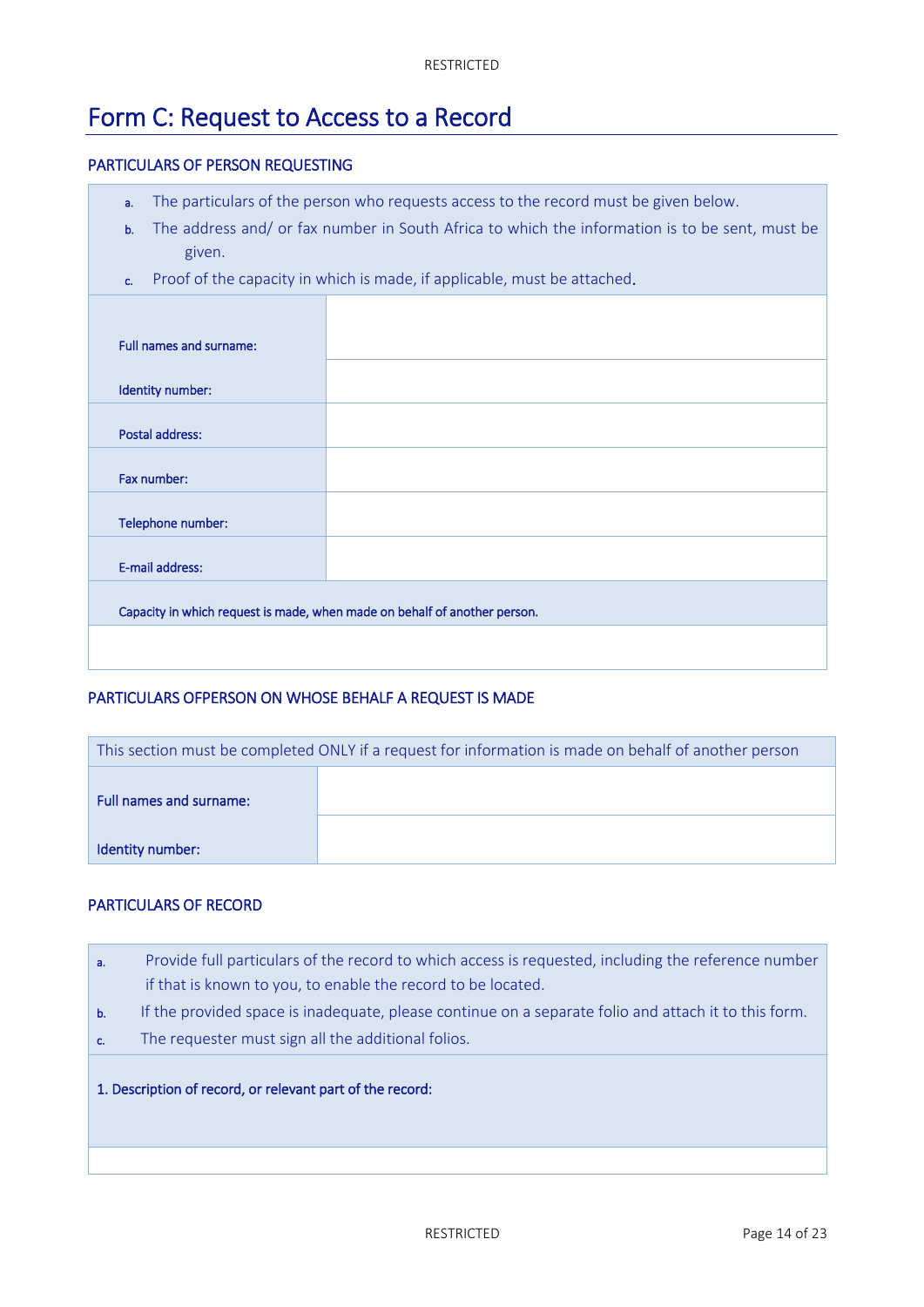| 2. Reference number, if available:    |  |
|---------------------------------------|--|
| 3. Any further particulars of record: |  |
|                                       |  |
|                                       |  |
|                                       |  |
|                                       |  |

### **FEES**

A request for access to a record, other than record containing personal information about yourself, will be processed only after a request fee has been paid. You will be notified of the required amount to be paid as the request fee. The fees payable for access to a record depends on the form in which access is required and the reasonable time required to

search for and prepare a record.

If you qualify for exemption of the payment of any fee, please state the reason for exemption.

Reason for exemption for payment fee:

N/A

### FORM OF ACCESS TO RECORD

If you are prevented by a disability to read, view or listen to the record in the form of access provided for in 1 to 4 below, state your disability and indicate in which form the record is required.

#### Mark the appropriate box with an X

**Disability** 

Form in which record is

NOTES:

- (a) Compliance with your request for access in the specific form may depend on the form in which the record is available
- (b) Access in the form requested may be refused in certain circumstances. In such a case you will be informed if access will be granted in another form.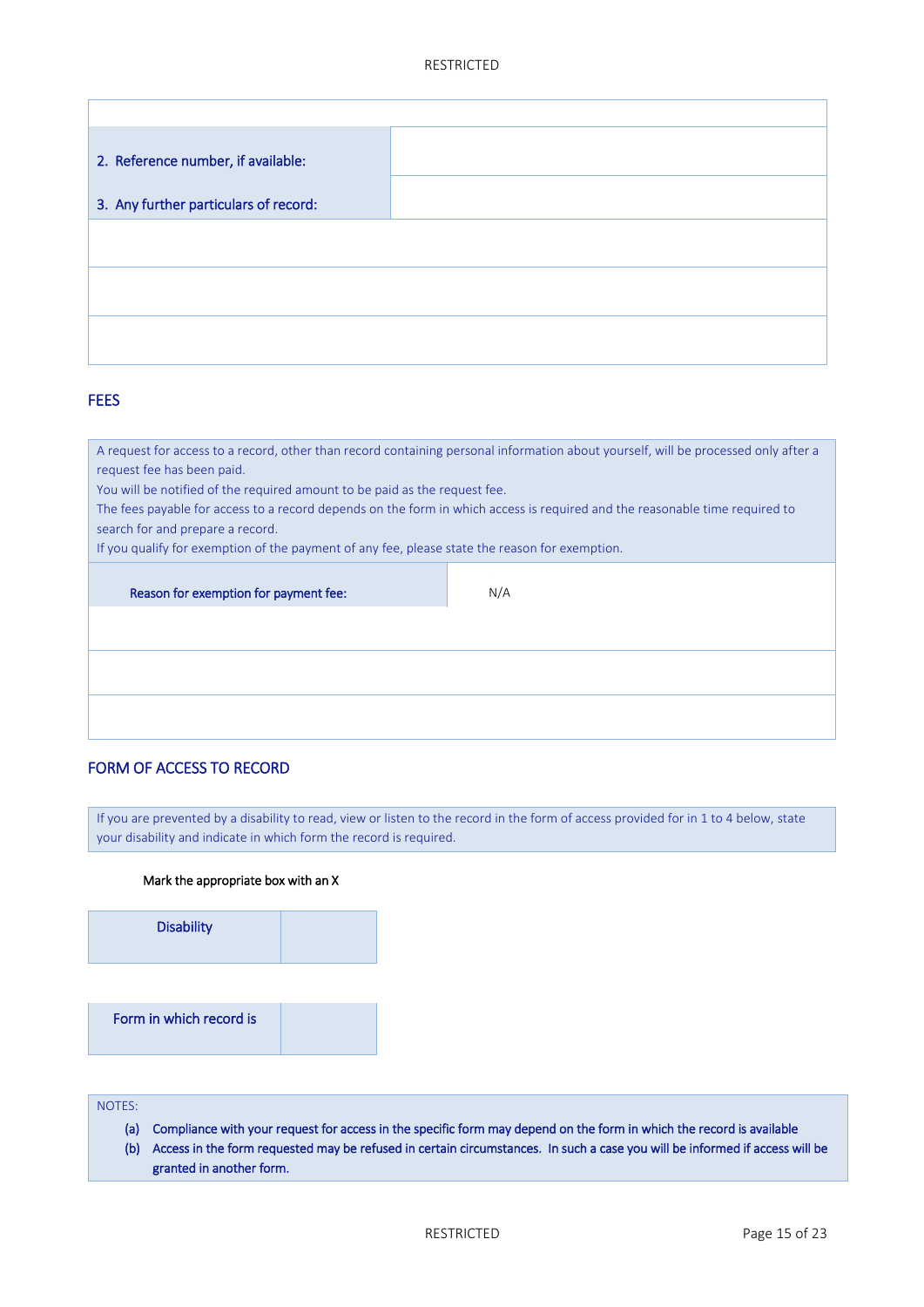#### RESTRICTED

| The fee payable for access to the record, if any, will be determined partly by the form in which access is requested.<br>(c)                           |  |                                                        |                      |  |                                   |  |  |  |  |  |
|--------------------------------------------------------------------------------------------------------------------------------------------------------|--|--------------------------------------------------------|----------------------|--|-----------------------------------|--|--|--|--|--|
| If the record is in written or printed form:                                                                                                           |  |                                                        |                      |  |                                   |  |  |  |  |  |
| Copy of record                                                                                                                                         |  |                                                        | Inspection of record |  |                                   |  |  |  |  |  |
| If a record consists of visual images (including photographs, slides, video recordings, computer-generated images, sketches, etc.                      |  |                                                        |                      |  |                                   |  |  |  |  |  |
| View the images                                                                                                                                        |  | Copy of the images                                     |                      |  | Transcripts of the images         |  |  |  |  |  |
| If record is held on computer or in an electronic or machine-readable form:                                                                            |  |                                                        |                      |  |                                   |  |  |  |  |  |
| Listen to the soundtrack/ or audio cassette<br>Transcription of soundtrack* (written or printed document)                                              |  |                                                        |                      |  |                                   |  |  |  |  |  |
| If record is held on computer or in an electronic or machine-readable form:                                                                            |  |                                                        |                      |  |                                   |  |  |  |  |  |
| Printed copy of record                                                                                                                                 |  | Printed copy of information<br>derived from the record |                      |  | Copy of computer<br>readable form |  |  |  |  |  |
| Note that if the record is not available in the language you prefer, access may be granted in the language in which the record is<br>available.        |  |                                                        |                      |  |                                   |  |  |  |  |  |
| If you requested a copy or transcription of a record (above), do you wish the copy or transcription<br><b>YES</b><br><b>NO</b><br>to be posted to you? |  |                                                        |                      |  |                                   |  |  |  |  |  |
| In which language would you prefer the record?                                                                                                         |  |                                                        |                      |  |                                   |  |  |  |  |  |

### **NOTICE OF DECISION REGARDING REQUEST FOR ACCESS**

You will be notified whether your request has been approved/ or denied. If you wish to be informed in another manner, please specify the manner and provide the necessary particulars to enable compliance with your request.

How would you prefer to be informed of the decision regarding your request for access to the record?

Signed at .......................................... this ...................... day of ...........................20………...

.......................................................................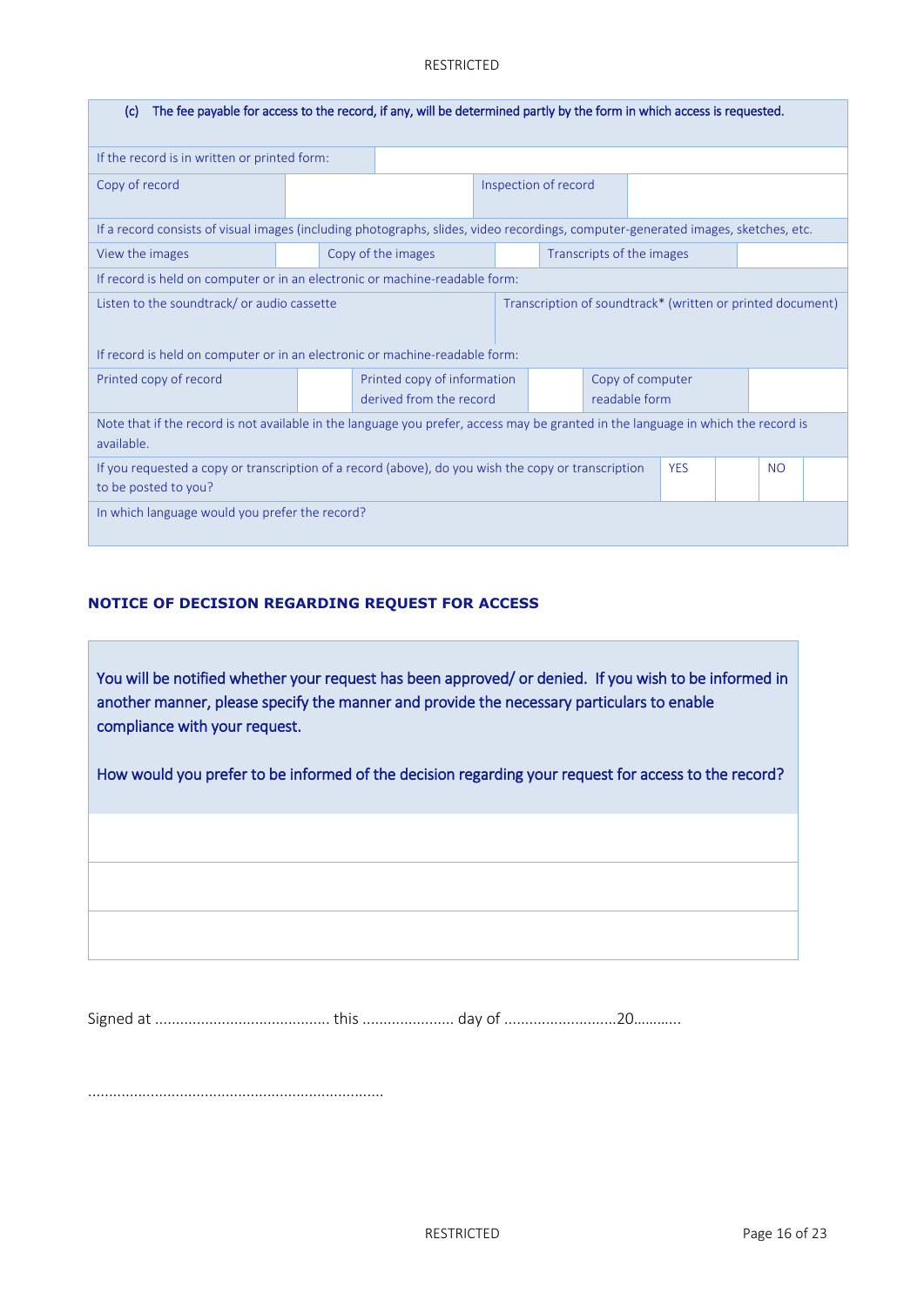## Form 1: Objection to the processing of personal information in terms of section 11 (3) of the Protection of Personal Information Act, 4 of 2013

## REGULATIONS RELATING TO THE PROTECTION OF PERSONAL INFORMATION, 2018

### [Regulation 2]

Note:

- 1. Affidavits or other documentary evidence as applicable in support of the request may be attached.
- 2. If the space provided for in this Form is inadequate, submit information as an Annexure to this Form and sign each page.
- 3. Complete as is applicable.

| $\overline{A}$                                                   | <b>DETAILS OF THE DATA SUBJECT</b>  |
|------------------------------------------------------------------|-------------------------------------|
| Name(s) and surname<br>/ registered name of<br>data subject:     |                                     |
| Unique<br>Identifier/Identity<br>Number:                         |                                     |
| Residential, postal or<br>business address:                      |                                     |
|                                                                  | Code (<br>$\mathcal{E}$             |
| Contact number (s)                                               |                                     |
| Fax number / E-mail<br>address:                                  |                                     |
| $\mathsf{B}$                                                     | <b>DETAILS OF RESPONSIBLE PARTY</b> |
| Name(s) and surname/<br>Registered name of<br>responsible party: |                                     |
| Residential, postal or                                           |                                     |
| business address:                                                |                                     |
|                                                                  | Code (<br>)                         |
| Contact number (s)                                               |                                     |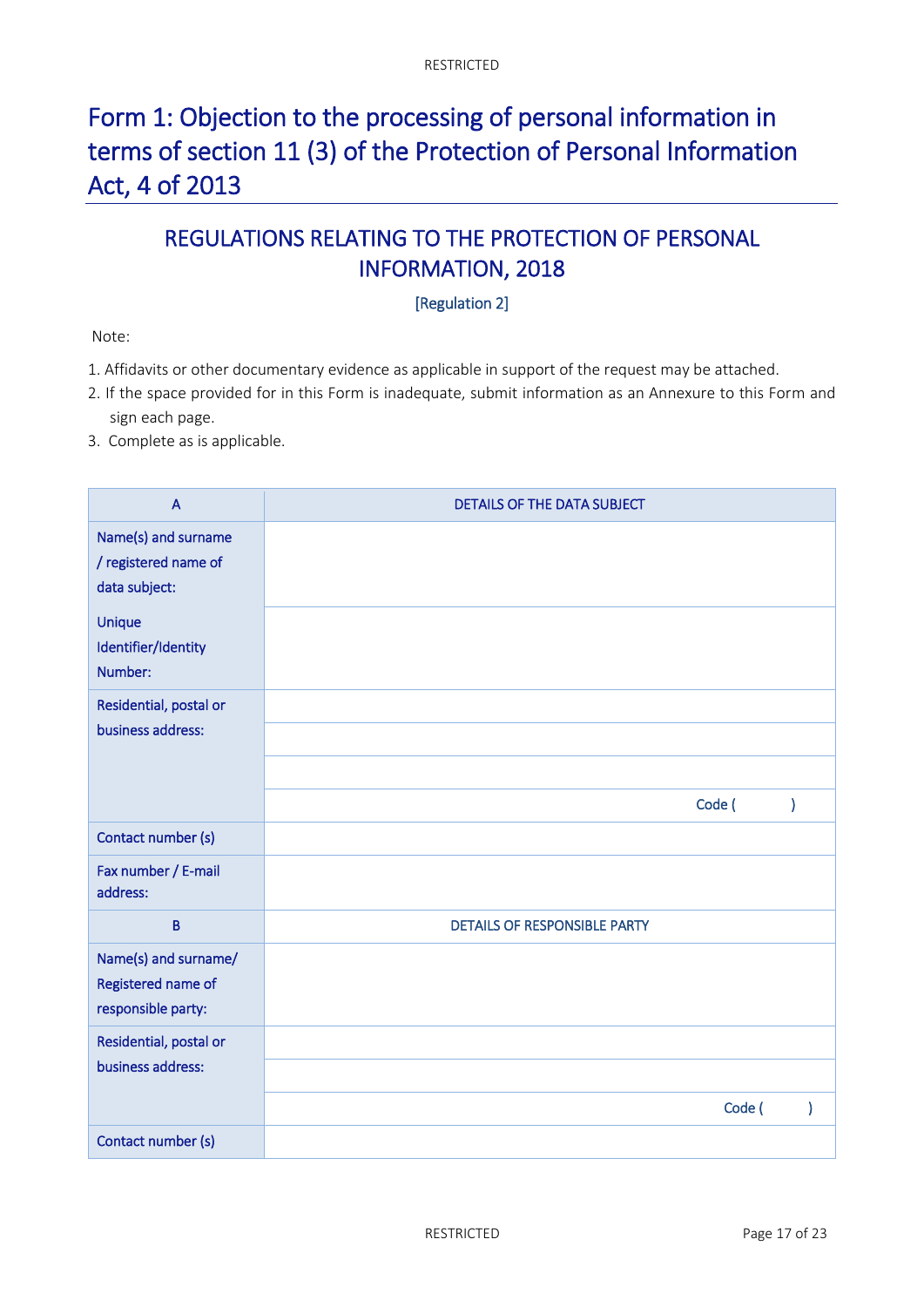| Fax number / E-mail<br>address |                                                                                                                  |
|--------------------------------|------------------------------------------------------------------------------------------------------------------|
| С                              | REASONS FOR OBJECTION IN TERMS OF SECTION 11(1)(d) to (f) (Please<br>provide detailed reasons for the objection) |
|                                |                                                                                                                  |
|                                |                                                                                                                  |
|                                |                                                                                                                  |
|                                |                                                                                                                  |
|                                |                                                                                                                  |
|                                |                                                                                                                  |

Signed at .......................................... this ...................... day of ...........................20………...

.......................................................................

Signature of data subject/ designated person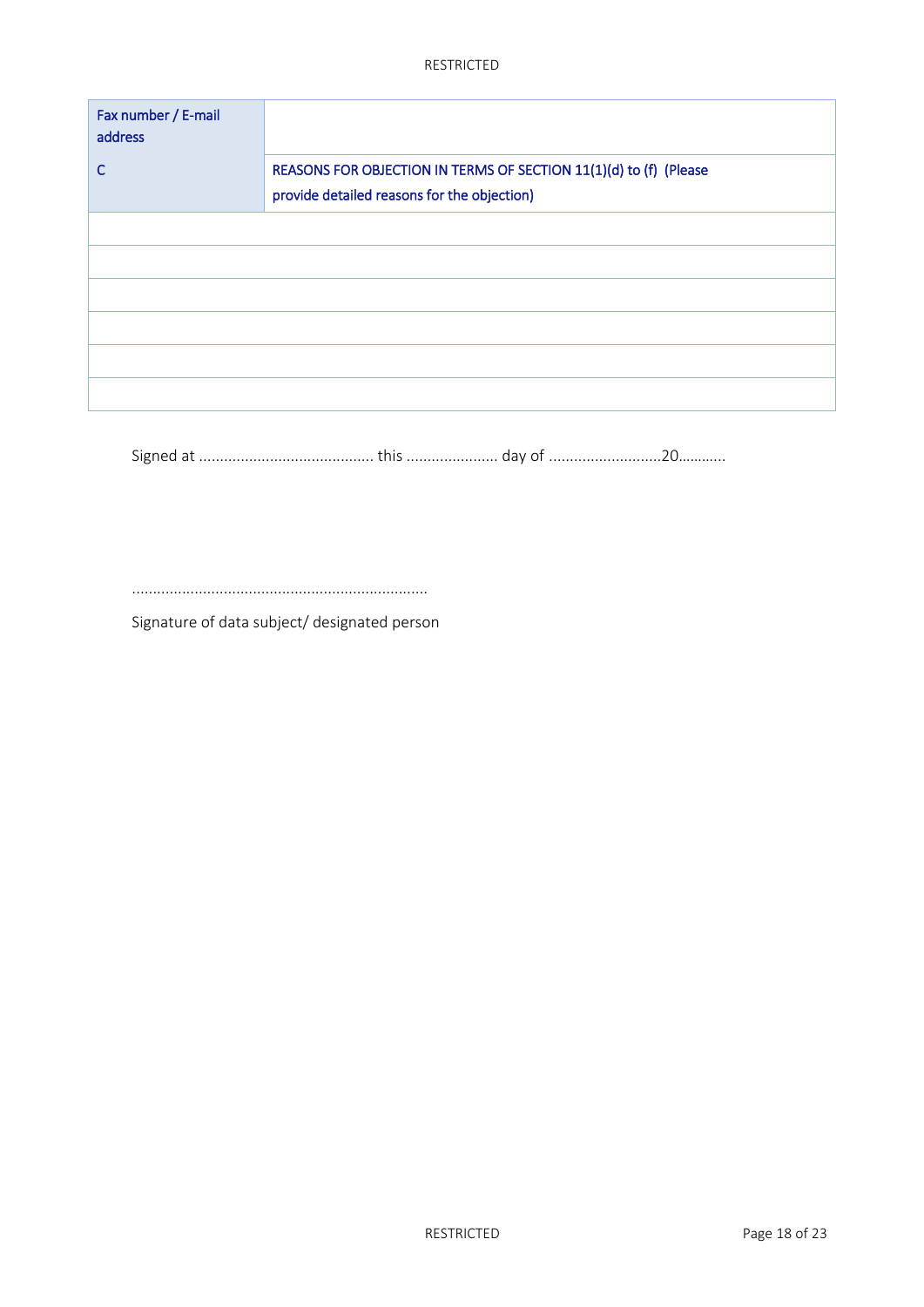## Form 2: Request for correction or deletion of personal information or destroying or deletion of personal information in terms of section 24 (1) of the Protection of Personal Information Act, 4 of 2013

## A.3 REGULATIONS RELATING TO THE PROTECTION OF PERSONAL INFORMATION, 2018

[Regulation 3]

Note:

- 1. Affidavits or other documentary evidence as applicable in support of the request may be attached.
- 2. If the space provided for in this Form is inadequate, submit information as an Annexure to this Form and sign each page.
- 3. Complete as is applicable.

Mark the appropriate box with an "x".

### Request for:

 Correction or deletion of the personal information about the data subject which is in possession or under the control of the responsible party.



 Destroying or deletion of a record of personal information about the data subject which is in possession or under the control of the responsible party and who is no longer authorised to retain the record of information.

| A                                                            | DETAILS OF THE DATA SUBJECT  |
|--------------------------------------------------------------|------------------------------|
| Name(s) and surname<br>/ registered name of<br>data subject: |                              |
| Unique<br>Identifier/Identity<br>Number:                     |                              |
| Residential, postal or<br>business address:                  |                              |
|                                                              | Code (                       |
| Contact number (s)                                           |                              |
| Fax number / E-mail<br>address:                              |                              |
| B                                                            | DETAILS OF RESPONSIBLE PARTY |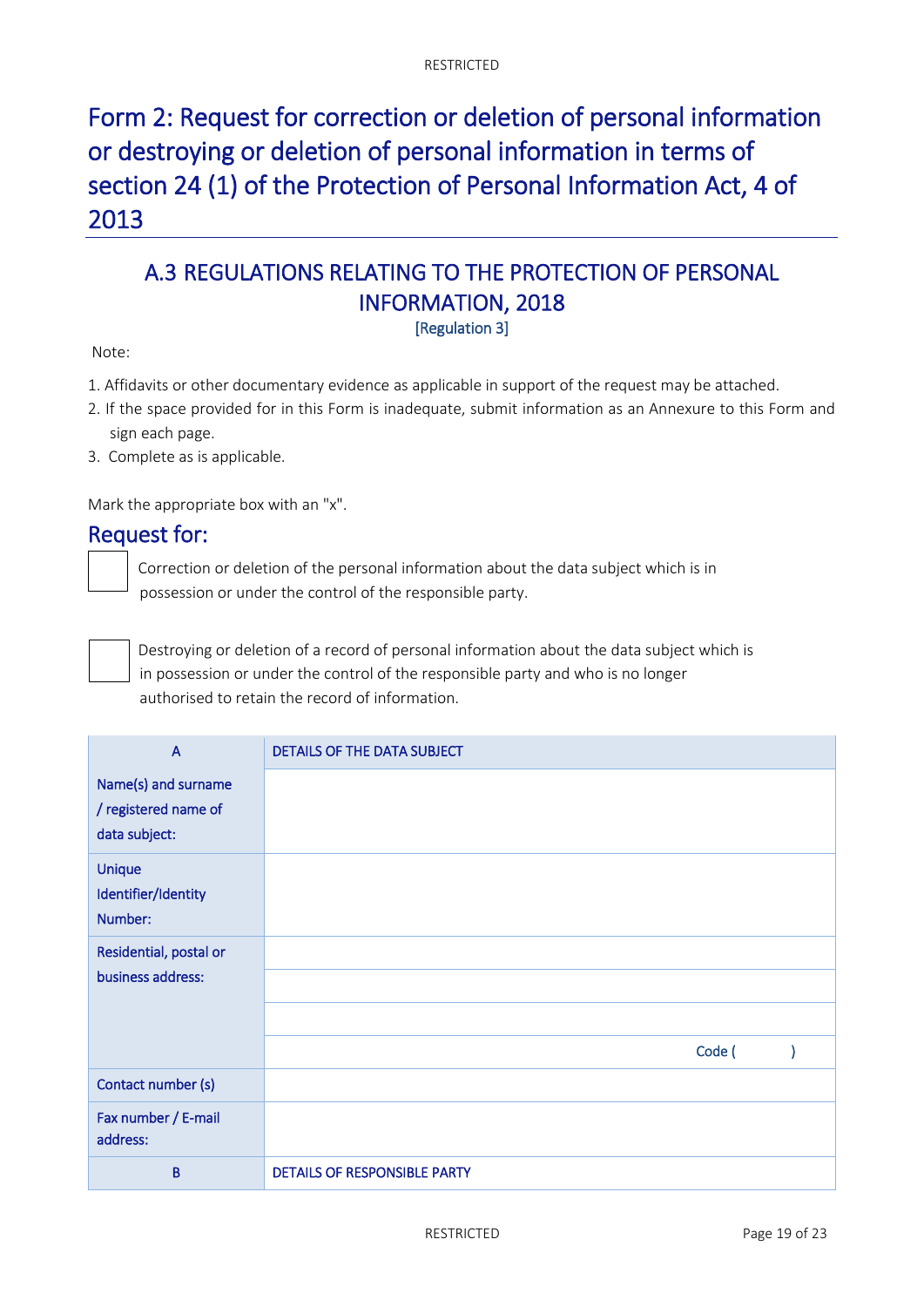| Name(s) and surname/   |                                                                                                                                                                                                                                                                                                                                                                                                                                                               |
|------------------------|---------------------------------------------------------------------------------------------------------------------------------------------------------------------------------------------------------------------------------------------------------------------------------------------------------------------------------------------------------------------------------------------------------------------------------------------------------------|
| Registered name of     |                                                                                                                                                                                                                                                                                                                                                                                                                                                               |
| responsible party:     |                                                                                                                                                                                                                                                                                                                                                                                                                                                               |
| Residential, postal or |                                                                                                                                                                                                                                                                                                                                                                                                                                                               |
| business address:      |                                                                                                                                                                                                                                                                                                                                                                                                                                                               |
|                        |                                                                                                                                                                                                                                                                                                                                                                                                                                                               |
|                        | Code (<br>)                                                                                                                                                                                                                                                                                                                                                                                                                                                   |
| Contact number (s)     |                                                                                                                                                                                                                                                                                                                                                                                                                                                               |
| Fax number / E-mail    |                                                                                                                                                                                                                                                                                                                                                                                                                                                               |
| address                |                                                                                                                                                                                                                                                                                                                                                                                                                                                               |
| $\mathsf{C}$           | INFORMATION TO BE CORRECTED/DELETED/ DESTRUCTED/ DESTROYED                                                                                                                                                                                                                                                                                                                                                                                                    |
|                        |                                                                                                                                                                                                                                                                                                                                                                                                                                                               |
|                        |                                                                                                                                                                                                                                                                                                                                                                                                                                                               |
|                        |                                                                                                                                                                                                                                                                                                                                                                                                                                                               |
|                        |                                                                                                                                                                                                                                                                                                                                                                                                                                                               |
|                        |                                                                                                                                                                                                                                                                                                                                                                                                                                                               |
|                        |                                                                                                                                                                                                                                                                                                                                                                                                                                                               |
|                        |                                                                                                                                                                                                                                                                                                                                                                                                                                                               |
| D                      | REASONS FOR *CORRECTION OR DELETION OF THE PERSONAL INFORMATION ABOUT THE<br>DATA SUBJECT IN TERMS OF SECTION 24(1)(a) WHICH IS IN POSSESSION OR UNDER THE<br>CONTROL OF THE RESPONSIBLE PARTY; and or REASONS FOR *DESTRUCTION OR<br>DELETION OF A RECORD OF PERSONAL INFORMATION ABOUT THE DATA SUBJECT IN<br>TERMS OF SECTION 24(1)(b) WHICH THE RESPONSIBLE PARTY IS NO LONGER AUTHORISED<br>TO RETAIN. (Please provide detailed reasons for the request) |
|                        |                                                                                                                                                                                                                                                                                                                                                                                                                                                               |
|                        |                                                                                                                                                                                                                                                                                                                                                                                                                                                               |
|                        |                                                                                                                                                                                                                                                                                                                                                                                                                                                               |
|                        |                                                                                                                                                                                                                                                                                                                                                                                                                                                               |
|                        |                                                                                                                                                                                                                                                                                                                                                                                                                                                               |
|                        |                                                                                                                                                                                                                                                                                                                                                                                                                                                               |
|                        |                                                                                                                                                                                                                                                                                                                                                                                                                                                               |
|                        |                                                                                                                                                                                                                                                                                                                                                                                                                                                               |

Signed at .......................................... this ...................... day of ...........................20………...

.......................................................................

Signature of data subject/ designated person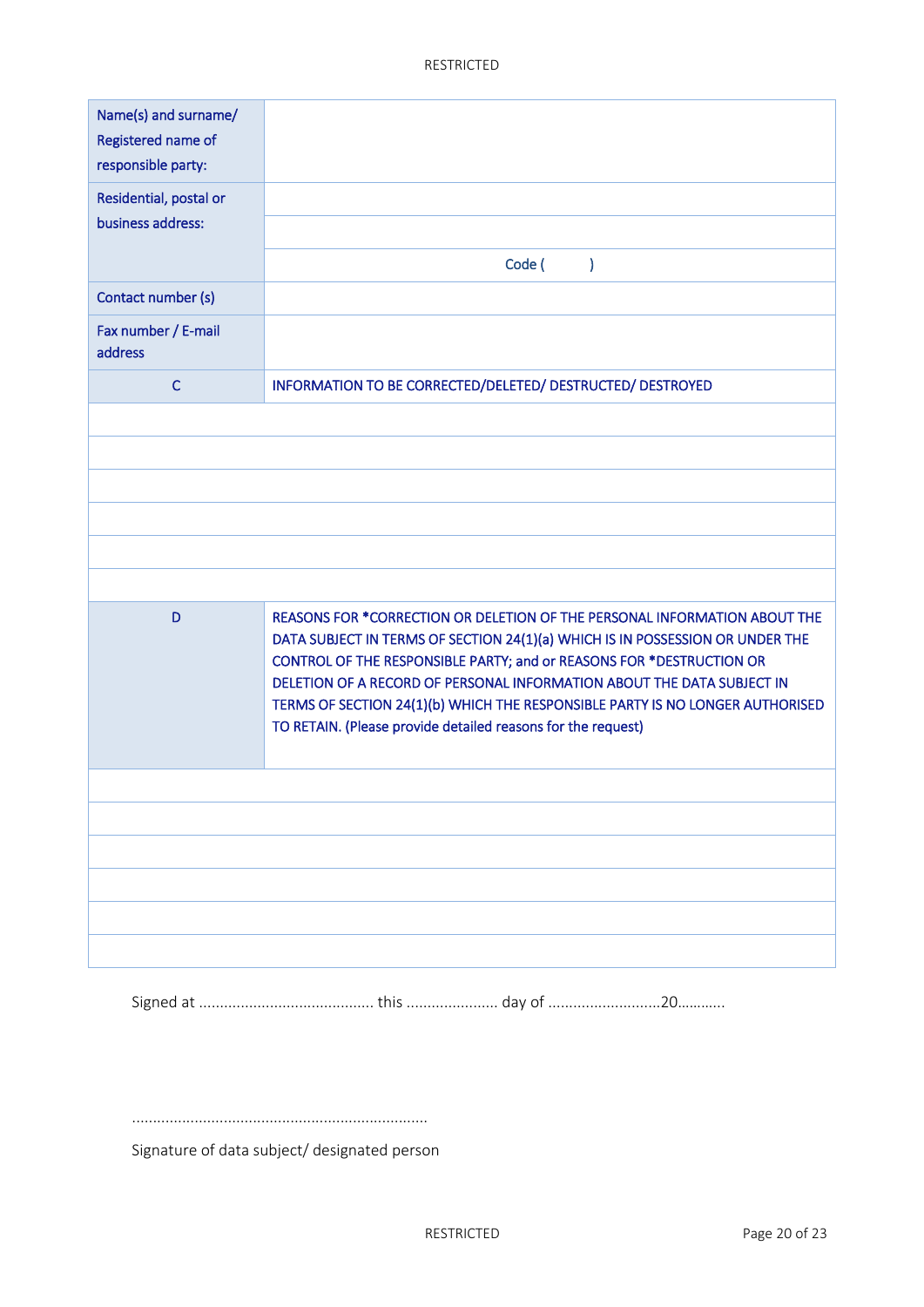## Form 5: Complaint regarding interference with the protection of personal information / complaint regarding determination of an adjudicator in terms of section 74 of the Protection of Personal Information Act, 4 of 2013

## REGULATIONS RELATING TO THE PROTECTION OF PERSONAL INFORMATION, 2018

### [Regulation 7]

#### Note:

- 1. Affidavits or other documentary evidence as applicable in support of the request may be attached.
- 2. If the space provided for in this Form is inadequate, submit information as an Annexure to this Form and sign each page.
- 3. Complete as is applicable.

Mark the appropriate box with an "x".

## A.4 Complaint regarding:

Alleged interference with the protection of personal information

Determination of an adjudicator.

| <b>PART1</b>                                                 | ALLEGED INTERFERENCE WITH THE PROTECTION OF THE PERSONAL<br><b>INFORMATION</b><br>IN TERMS OF SECTION 74(1) OF THE PROTECTION OF PERSONAL<br><b>INFORMATION ACT, 4 of 2013</b> |
|--------------------------------------------------------------|--------------------------------------------------------------------------------------------------------------------------------------------------------------------------------|
| $\overline{A}$                                               | PARTICULARS OF COMPLAINANT                                                                                                                                                     |
| Name(s) and surname<br>/ registered name of<br>data subject: |                                                                                                                                                                                |
| <b>Unique</b><br>Identifier/Identity<br>Number:              |                                                                                                                                                                                |
| Residential, postal or<br>business address:                  |                                                                                                                                                                                |
|                                                              | Code (                                                                                                                                                                         |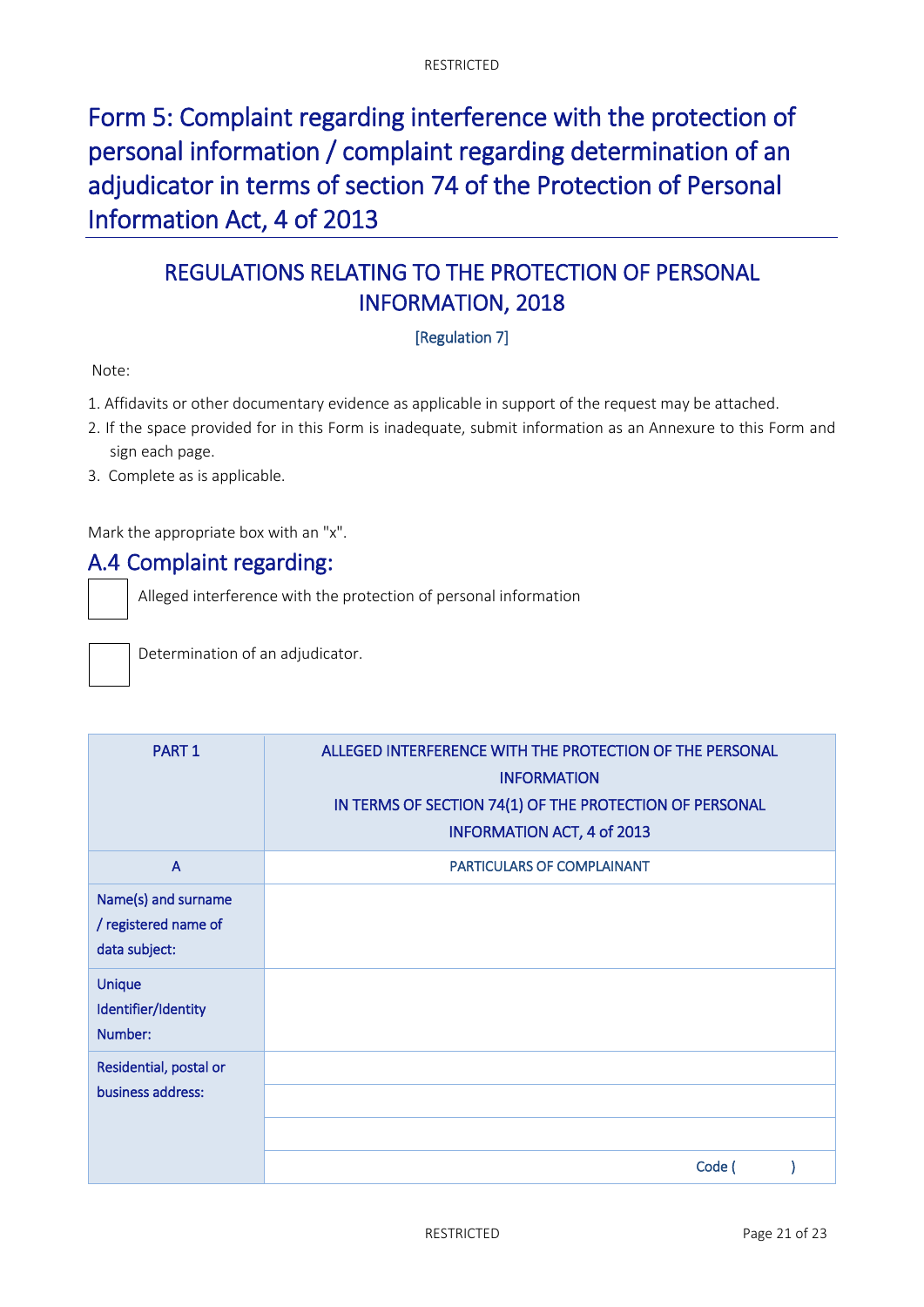| Contact number (s)                                               |                                                                                                                                                  |
|------------------------------------------------------------------|--------------------------------------------------------------------------------------------------------------------------------------------------|
| Fax number / E-mail<br>address:                                  |                                                                                                                                                  |
| $\overline{B}$                                                   | PARTICULARS OF RESPONSIBLE PARTY INTERFERING WITH PERSONAL INFORMATION                                                                           |
| Name(s) and surname/<br>Registered name of<br>responsible party: |                                                                                                                                                  |
| Residential, postal or<br>business address:                      |                                                                                                                                                  |
|                                                                  | Code (<br>$\mathcal{E}$                                                                                                                          |
| Contact number (s)                                               |                                                                                                                                                  |
| Fax number / E-mail<br>address                                   |                                                                                                                                                  |
| $\mathsf C$                                                      | REASONS FOR COMPLAINT (Please provide detailed reasons for the complaint)                                                                        |
|                                                                  |                                                                                                                                                  |
| <b>PART II</b>                                                   | COMPLAINT REGARDING DETERMINATION OF ADJUDICATOR<br>IN TERMS OF SECTION 74(2) OF THE PROTECTION OF PERSONAL<br><b>INFORMATION ACT, 4 OF 2013</b> |
| $\overline{A}$                                                   | PARTICULARS OF COMPLAINT                                                                                                                         |
| Name(s) and surname/<br>registered name of<br>data subject:      |                                                                                                                                                  |
| Unique Identifier/<br><b>Identity Number:</b>                    |                                                                                                                                                  |
| Residential, postal or<br>business address:                      |                                                                                                                                                  |